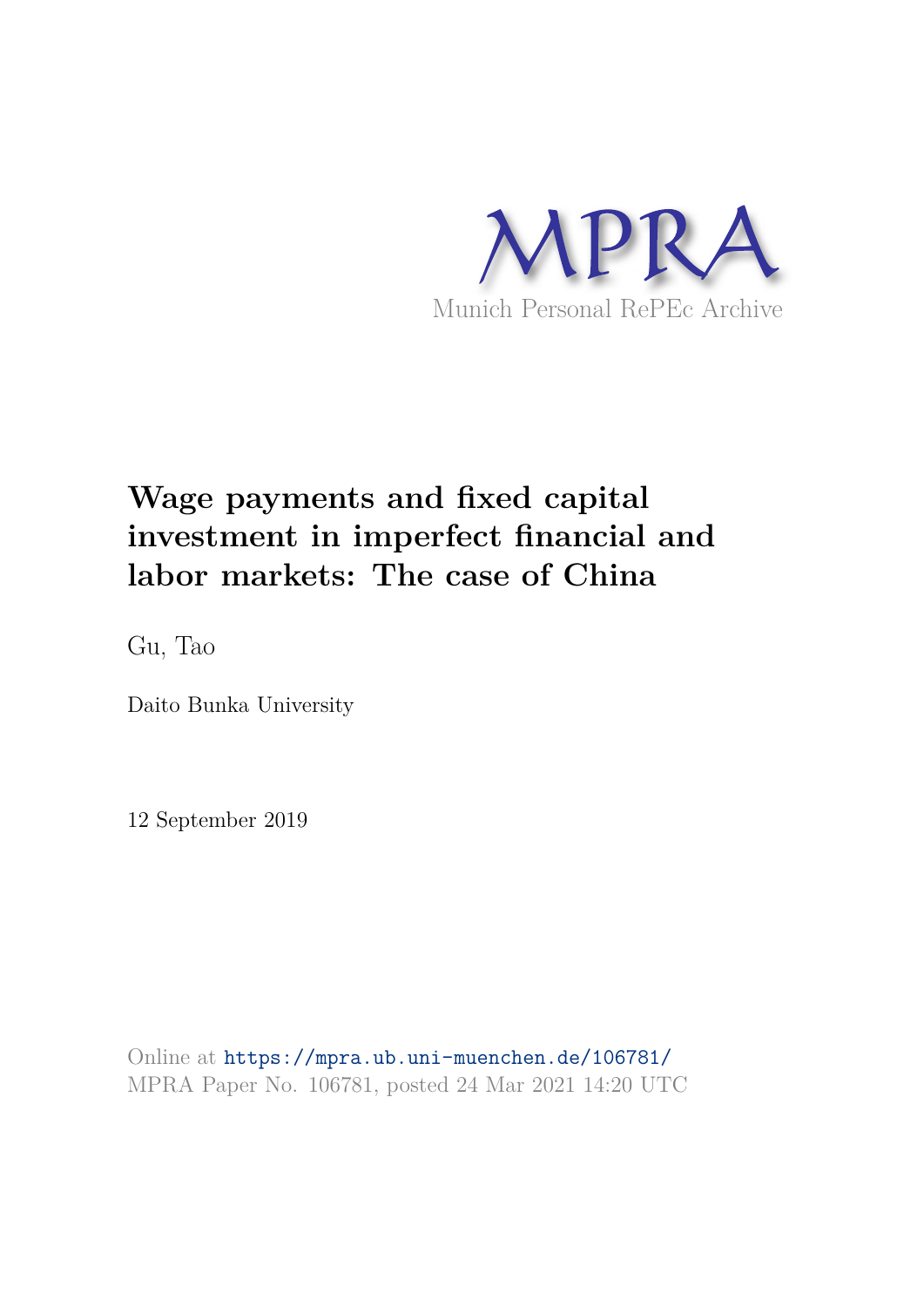# Wage payments and fixed capital investment in imperfect financial and labor markets: The case of China

Tao Gu[♣](#page-1-0) Faculty of Economics, Daito Bunka University

February 2021

#### **Abstract**

This paper examines how wage payments and fixed asset investments are determined, and their interrelationship, under China's imperfect financial and labor markets. We collect aggregate data on wages, the financial market, and fixed asset investments from several statistical yearbooks. The main results are: (1) although greater financial market maturity has led to rising wage levels for state-owned enterprises, this phenomenon is not observed in the nonstate sector; (2) in the private sector, there is a strong reliance on internal reserves that is not observed in the state-owned sector, suggesting that the private sector is treated differently in the financial market; and (3) in the state-owned sector, wage growth has a positive correlation with fixed assets, whereas in the nonstate-owned sector this relationship is not observed. This implies that in the nonstate-owned sector, the underpayment of wages may be used as a survival strategy to conduct business under financial constraints.

Key words: Imperfect financial market, Imperfect labor market, Wage determination, Fixed capital investment, Chinese economy

<span id="page-1-0"></span><sup>♣</sup> This research was supported by a Grant-in-Aid from the Zengin Foundation for Studies on Economics and Finance and the Institute for Economics Research of Daito Bunka University. This version replaces a previous working paper entitled "Wage determination and fixed capital investment in an imperfect financial market: The case of China".

E-mail: taogu@ic.daito.ac.jp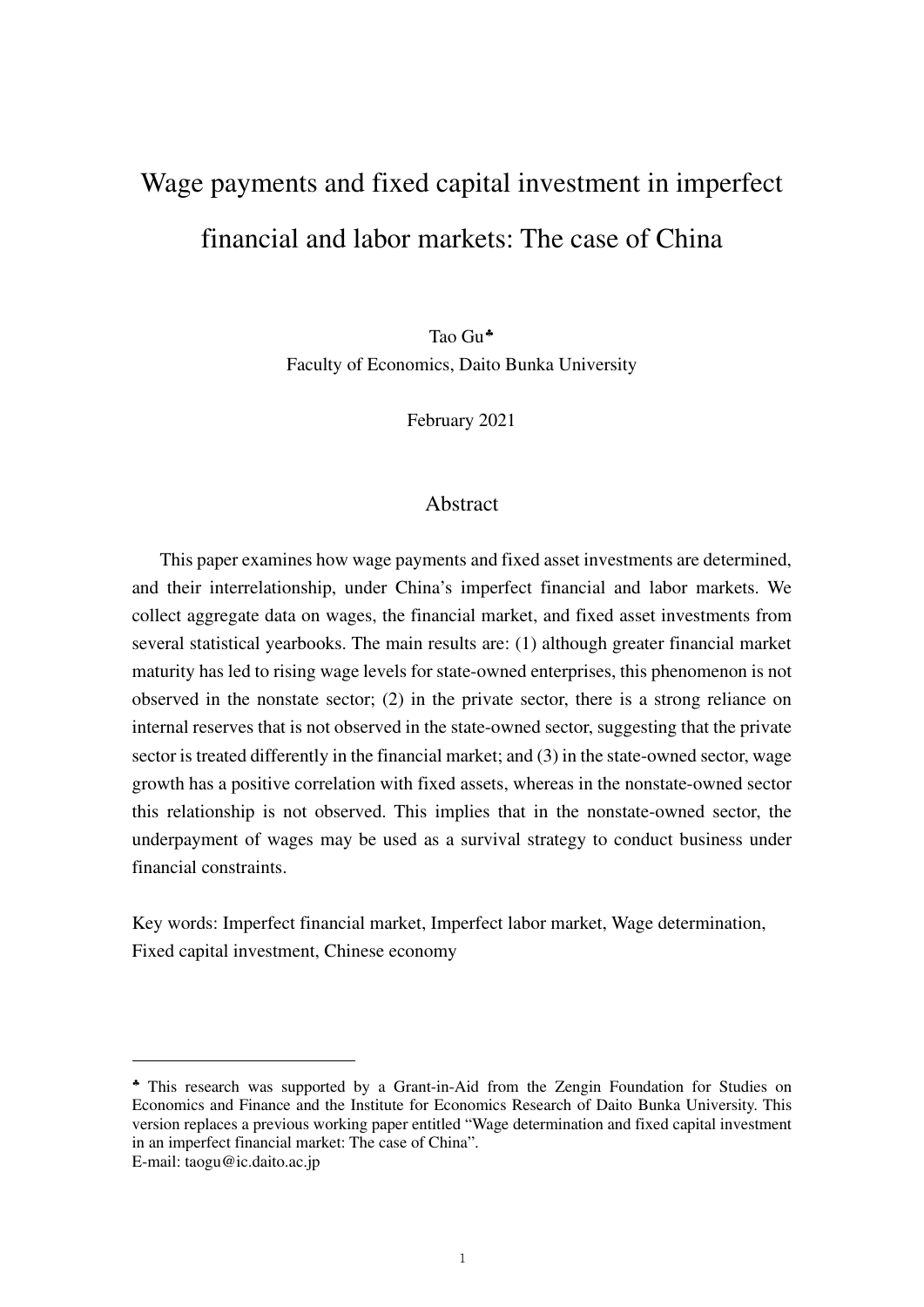#### **1. Introduction**

The Chinese economy has achieved high economic growth since its reform and opening policy began in 1978. According to the "China Statistical Yearbook" series, China's average per capita growth rate of gross domestic product (GDP) was 8.6% between 1978 and 2017. Thus, it is no exaggeration to say that China has experienced a miracle in terms of its economic growth.

However, China's rapid economic growth path has resulted in certain distinctive economic features. First, China's financial markets remain immature (Allen, Qian, and Qian 2005). In particular, although the state-owned sector can easily obtain loans, the private sector is often discriminated against and finds obtaining loans difficult (Guariglia, Liu, and Song 2011; Knight and Ding 2010; Poncet, Steingress, and Vandenbussche 2010). The second distinctive feature arising from China's rapid economic growth path is that fixed asset investment is very strong. Many studies have argued that China's economic growth is not due to total factor productivity growth but rather to external growth, supported by investment in factors such as capital (Islam, Erbiao, and Hiroshi 2006; Zheng and Hu 2006; Zheng, Bigsten, and Hu 2009). The third distinctive feature of Chinese economic growth is that the labor market is far from being in a state of perfect competition and remains immature, as evidenced by low wages for employees and the fact that wage growth has not kept pace with economic growth. For instance, Fleisher and Wang (2004), Fleisher, Hu, Li, and Kim (2011), and Dong and Putterman (1996, 2000, 2002) investigated the underpayment of labor wages in China. Fleisher, Hu, Li, and Kim (2011) provided a financial constraint-plus-monopsony explanation of the phenomenon of the marginal products of labor exceeding wages in China.

In contrast to the existing literature, the main hypothesis of this paper is that in a situation where private enterprises are unable to obtain loans in an imperfect financial market, as a survival strategy, they have created capital investment funds by underpaying wages and using the money saved for capital investment. We combine the imperfections of financial and labor markets into one fixed capital investment equation to investigate the interrelationship between wage payments and fixed asset investments. To our knowledge, this is the first study of the interrelationship between wage payments and fixed asset investments in imperfect financial and labor markets in China using unique merged provincial data.

To test our hypothesis, we collected aggregate data on labor wages, the financial market, and fixed asset investment at the provincial level and by ownership type from several statistical yearbooks. Because of the limited observations collected, and the quality of the Chinese economics data, we use a fixed effects estimation for our main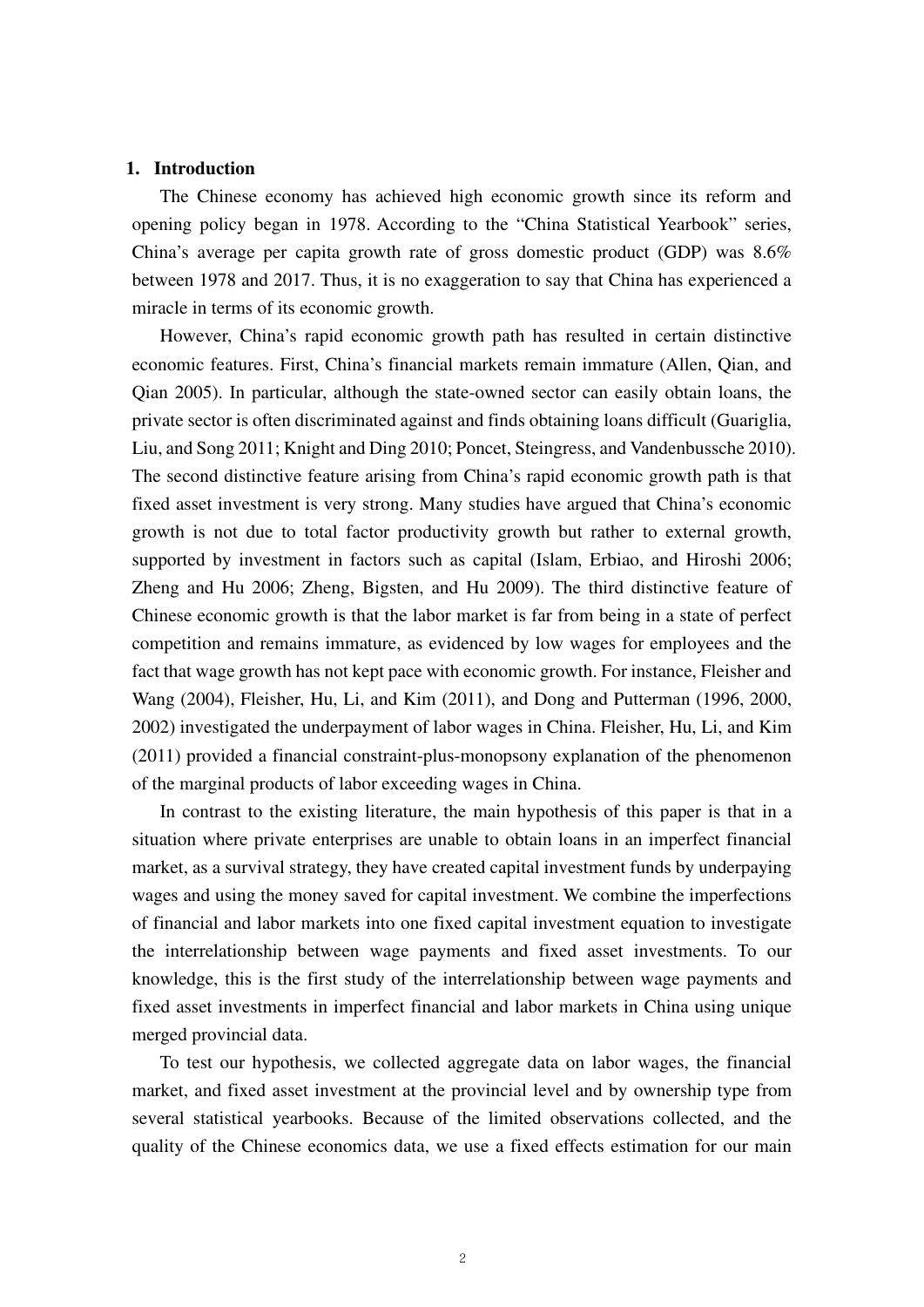regression strategy. To consider the potential endogeneity problem, the first-differenced generalized method of moments (GMM) estimators and system GMM estimators were applied. The main findings are as follows. First, although the increase in financial market maturity has led to rising wage levels for state-owned enterprises, this phenomenon is not observed in the nonstate-owned sector. Second, in the private sector, there is a strong reliance on internal reserves that is not observed in the state-owned sector, suggesting that the private sector is treated differently in the financial market. Third, in addition to examining the interrelationship between financial and labor markets, we performed an estimation that includes previous wage growth in the fixed asset investment equation. In the state-owned sector, wage growth is positively correlated with fixed assets, whereas in the nonstate-owned sector, this relationship is not observed. This implies that the underpayment of wages may be a survival strategy for the nonstate-owned sector if the firms in this sector are operating under financial constraints in conducting their business.

The remainder of this paper is organized as follows. Section 2 presents a literature review. Section 3 explains the data sources and regression variables. Section 4 describes the estimation models. Section 5 discusses the regression results. In Section 6, the GMM estimation results are provided as a robustness check. Section 7 concludes the paper.

#### **2. Literature Review and Hypothesis Development**

Many empirical studies have found that corporations face borrowing constraints under imperfect financial markets, which therefore hinder corporate growth (Stein 2003; Hubbard 1998). With regard to the Chinese economy, Barnett and Brooks (2006) and Knight and Ding (2010) showed the importance of retained earnings and informal funds to Chinese enterprises by analyzing aggregated data. A number of studies have adopted a micro perspective and used firm-level data to study firms' capital investment behavior under imperfect financial markets. Ayyagari, Demirgüç-Kunt, and Maksimovic (2010) used the World Bank Investment Climate Survey data set and concluded that a relatively small percentage of firms in their sample obtained financing through the formal bank system, with the majority relying heavily on informal finance. Chow and Fung (1998) investigated the relationship between investment and cash flow using panel data on manufacturing firms operating in Shanghai. Using panel data on Chinese firms, Guariglia, Liu, and Song (2011) found evidence of discrimination in access to credit for privatesector firms. Poncet, Steingress, and Vandenbussche (2010) found that private Chinese firms depend more on internally generated funds for their investments than do stateowned firms.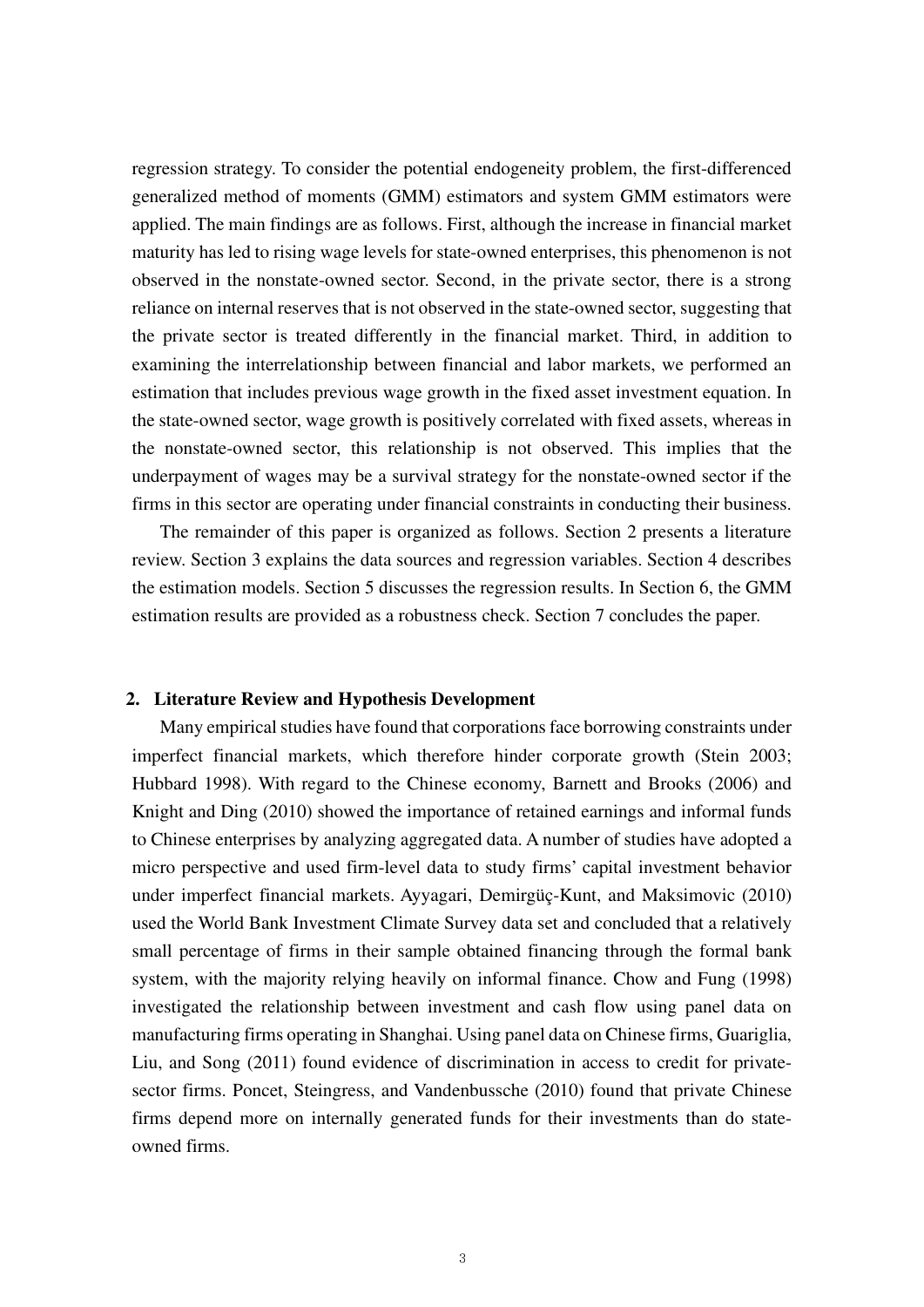Compared with the vast body of research on the relationship between financial frictions and firm-level investment, the literature linking imperfect financial markets with labor markets is sparse (Michaels, Beau Page, and Whited 2019). Pagano and Pica (2012) offered a simple model to explore the ways in which financial development can be expected to affect employment, wages, and the reallocation of jobs. Their model showed that although in normal times, financial development may foster output and employment growth, in a crisis it may exacerbate their contraction.

Michelacci and Quadrini (2005, 2009) built a long-term contract model to analyze how the financial conditions of the firm affect the compensation structure of workers, the size of the firm, and its dynamics. They found that firms offer long-term wage contracts when they are financially constrained. Thus, employees receive an increasing wage profile, involving lower wages today in exchange for higher future wages. Michelacci and Quadrini (2009) showed that the data support the key dynamic properties of their model. Other empirical studies on financing from employees include Garmaise (2008) and Guiso, Pistaferri, and Schivardi (2013). Sun and Xiaolan (2019) analyzed the firm's optimal decisions on intangible capital investment, employee compensation contracts, and financial leverage. A new channel of financing intangibles was introduced. The employee financing is conducted by deferring wage payments in the form of future obligations. They also showed that intangible capital investment is highly correlated with employee financing but not with debt issuance or regular equity refinancing.

Another closely related paper is Michaels, Beau Page, and Whited (2019), who attempted to explain how employment, wage setting, and financial frictions interact and, in particular, how firms' financial decisions spill over to affect wage payment. In their empirical exercise, they found a strong negative relation between leverage and average labor earnings, both in the cross section and within firms, and the sensitivity was larger for firms likely to face financial constraints.

In the Chinese economy case, Shao, Bao, and Ye (2013) examined the causal effect of firms' financial constraints on labor income based on a World Bank Enterprise Survey of Chinese manufacturing firms. Their main finding was that firms subject to greater borrowing constraints tended to pay lower wages to their employees. A closely related paper by Lin and Zhao (2015) investigated the influence of financial stress on the labor share of income. Their empirical results showed that financial stress significantly suppressed this share for nonstate and nonforeign firms, implying the existence of "ownership discrimination" in the Chinese economy. Furthermore, they found that the negative impact was more severe for smaller firms and for firms in traditional manufacturing sectors, indicating the possibility of both "scale discrimination" and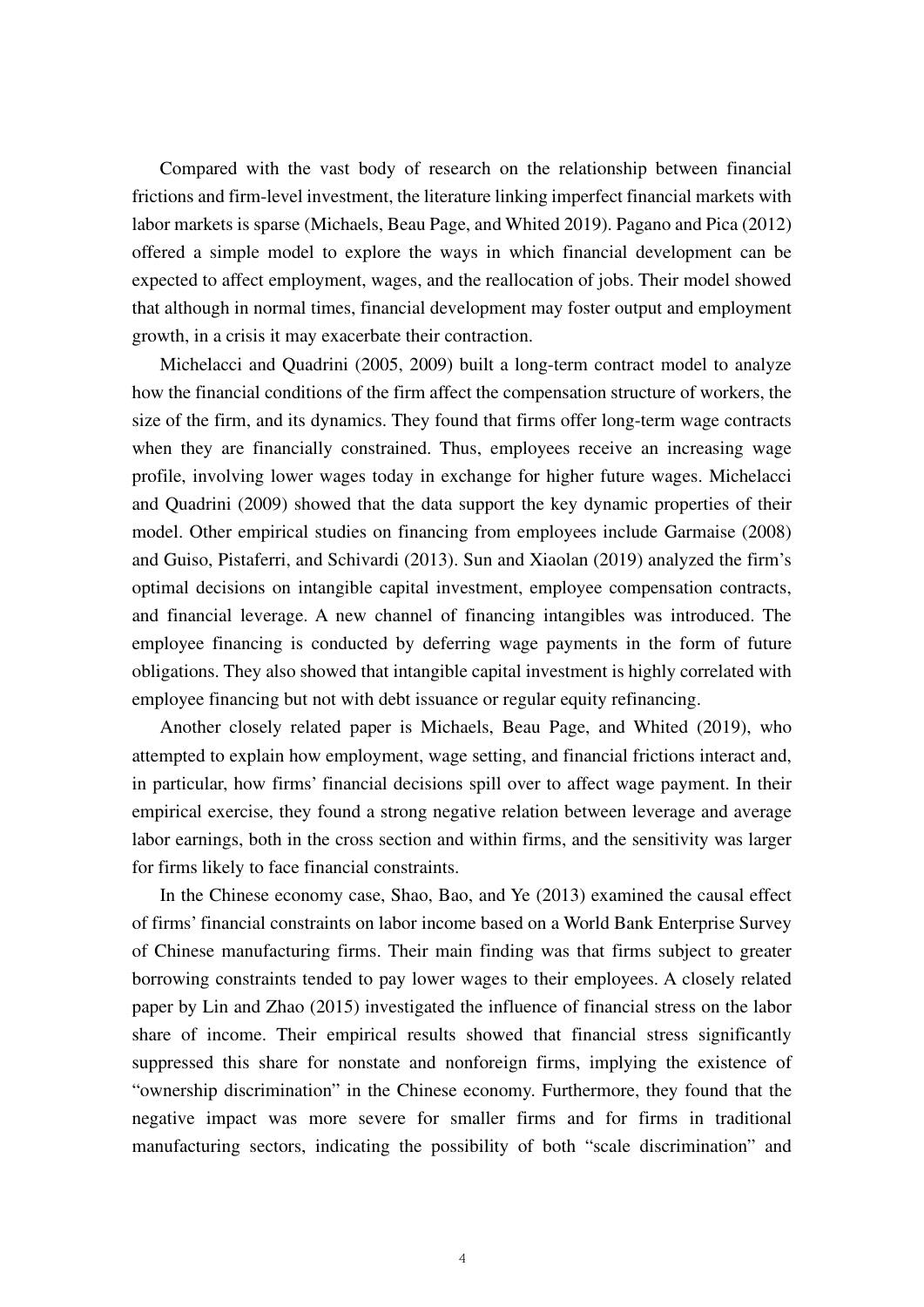"sector discrimination."

Overall, three important points arise from the previous studies. First, it has been observed that employers are less likely to pay high wages under difficult financial conditions, such as when companies face borrowing constraints in imperfect financial markets. Second, it is acknowledged that capital investment depends heavily on internal reserves when financing is difficult, which again occurs when companies face borrowing constraints in imperfect financial markets. Third, if both the financial and labor markets are imperfect, companies can keep their wages low and use them to fund capital expenditures (borrowing from employees). Therefore, this paper examines the following three hypotheses.

**H1.** The development of the financial market improves the payment of wages.

**H2.** Owing to imperfect financial markets, firms strongly rely on internal reserves for fixed capital investment, especially in the case of private firms.

**H3.** Under imperfect capital and labor markets, the nonstate-sector firms will use the internal reserves, generated by reducing wage payments, for fixed capital investment.

To test these hypotheses, we collected aggregate data on labor wages, the financial market, and fixed asset investment at the provincial level and by ownership type from several statistical yearbooks. The details of the data are explained in the next section.

#### **3. Data and Regression Variables**

For our exercise, we require information on financial markets, fixed capital investments, and the labor market. To test the hypotheses discussed above, we collected data from several statistical yearbooks: the "Almanac of China's Finance and Banking," the "Statistical Yearbook of the Chinese Investment in Fixed Assets," the "China Labor Statistical Yearbook," the "China Industry Statistical Yearbook," and the "China Statistical Yearbook." All data are aggregate data at the provincial level. To examine the effects of ownership, we collected data from three categories of business units based on ownership: the state-owned sector, the collective sector, and the "other ownership"  $\text{sector.}^1$  $\text{sector.}^1$  Details on how we collected and defined the variables are provided below.

#### *3.1 Labor Wages*

<span id="page-5-0"></span><sup>&</sup>lt;sup>1</sup> In this paper, we interpret the "other ownership" sector as the private sector.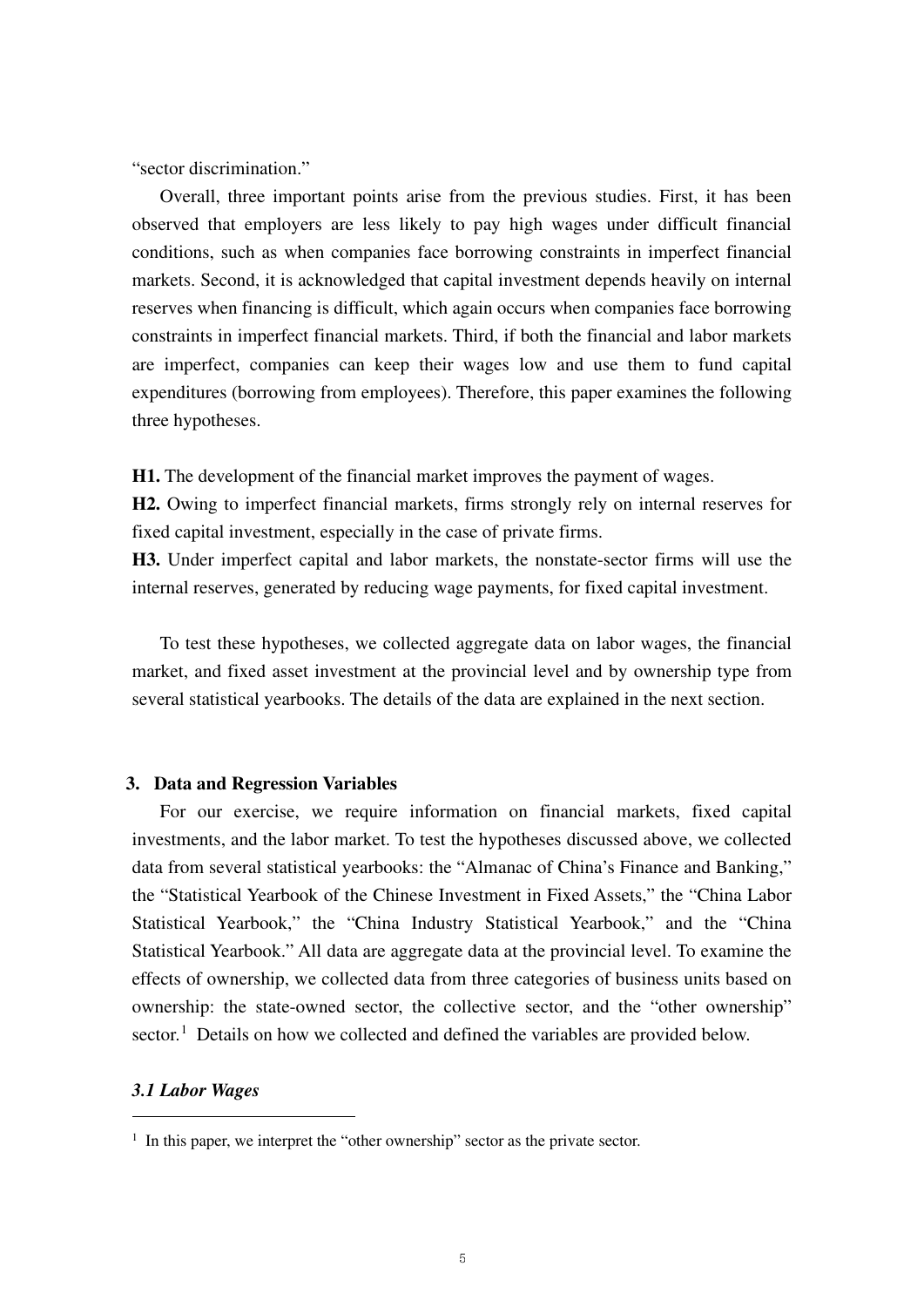The average wage index includes the average wages of employees and of incumbent employees. This paper uses the average wage of incumbent employees. In the "China Labor Statistics Yearbook" series, ownership is classified into the state-owned sector, the collective sector, and the "other ownership" sector. All average wages were nominal variables, which we converted into real terms using the provincial-level urban consumer price index, with 2000 as the base year.

#### *3.2 Fixed Asset Investments*

Fixed asset investment data were extracted mainly from the "Statistical Yearbook of the Chinese Investment in Fixed Assets." We collected aggregate data by ownership at the provincial level. However, data were not available for 2014 because this yearbook was not published in 2014. Thus, we used the 2013 data for 2014, supplemented by the "China Statistical Yearbook." Fixed asset investment was converted into real terms using the provincial fixed asset investment price index, with 2000 as the base year.

#### *3.3 Financial Market Development*

For variables representing the development status of China's financial markets, we collected statistical data from the "Almanac of China's Finance and Banking," the "Statistical Yearbook of the Chinese Investment in Fixed Assets," the "China Industry Statistical Yearbook," and the "China Statistical Yearbook."

First, the main economic indicators of industrial enterprises are recorded in the "China Industry Statistical Yearbook," including interest expenditure, which indicates interest payments for loan funds. If this variable is large, we consider that dependence on external funds is high. To control for the scale of production in considering ease of access to the financial market, we use interest expenditure/sales for the estimation. In addition, the "China Industry Statistical Yearbook" has a statistical table for each type of company ownership, separated according to the state-, collective-, and private-owned sectors, and total ownership.

Next, the "Statistical Yearbook of the Chinese Investment in Fixed Assets" has data on the financing sources of capital investment funds. In this paper, we use self-raised funds as a proportion of total investment funds for the estimation. If the proportion of self-raised funds is large, it indicates that firms find it more difficult to access financial markets. Therefore, internal funds or funds raised through routes other than financial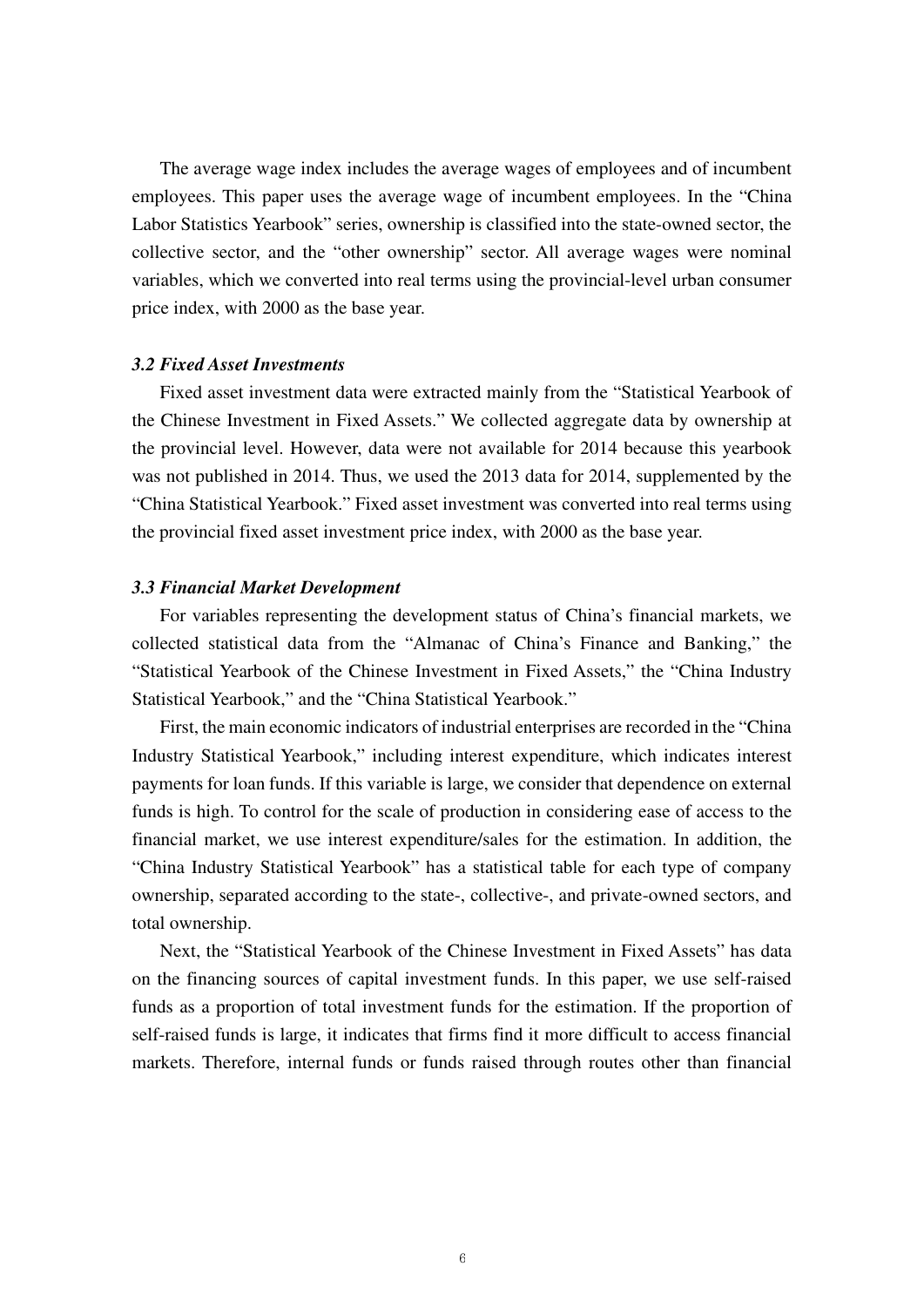markets are more important for capital investment.<sup>[2](#page-7-0)</sup>

#### *3.4 Other Control Variables*

To capture the influence of factors other than the financial indicators on wage payments and fixed capital investments, we add three further control variables in this exercise: the total profit/sales value of industry (profit), the natural logarithm of real fixed assets/the number of enterprise units (fixed assets), and the total liabilities/total assets (liabilities). All data were collected from the "China Industry Statistical Yearbook." Table 1 reports the selected descriptive statistics. The full sample size for 2005–2015 is 341. Average fixed asset investments are largest for "other ownership" units, followed by stateowned units, and then collective-owned units. The average interest expense and real wage payments are higher in state-owned units than in "other ownership" units and collectiveowned units.

#### **4. Estimation Models**

To test our hypotheses, we develop the following basic regression model:

$$
Y_{i,t} = \alpha + \rho Y_{i,t-1} + \beta F_{i,t} + \gamma' X_{i,t} + Year_t + \eta_i + \varepsilon_{i,t},
$$
\n<sup>(1)</sup>

where subscript *i* indicates the province and *t* is the time index. Year<sub>t</sub> is a year dummy that controls time fixed effects,  $\eta_i$  is province-specific effects, and  $\varepsilon_{i,t}$  is an idiosyncratic error term.  $Y_{i,t}$  is the natural logarithm of the real wage or real fixed asset investment at the provincial level, and  $F_{i,t}$  are financial indicators. We collected five indicators: interest expense/sales value of the industry (interest), self-raised funds/total funds (self-raised), own funds/total funds (own funds), total deposits/GDP (deposits), and total loans/GDP (loans).  $X_{i,t}$  are control variables, as discussed above.  $Y_{i,t-1}$  is the lagged dependent variable.

The fixed effects estimation has been applied in this exercise. There are several advantages of using fixed effects estimation. The quality of China economic data has been

<span id="page-7-0"></span><sup>2</sup> We also collect the self-funded investments/total investment funds as a proxy variable of a financial market indicator. In addition, some major economic and financial statistics for provinces recorded in the "Almanac of China's Finance and Banking" show the development status of financial markets in the region. For our research, we extracted the deposit balances and loan amounts of all financial institutions to develop an index of financial market maturity. We use the deposit balance of financial institutions/GDP and the loan amounts of financial institutions/GDP in the estimation exercise. However, we only report the stable results of the interest expense/sales value of the industry (interest) and the self-raised funds/total of sources of funds (self-raised) in this paper.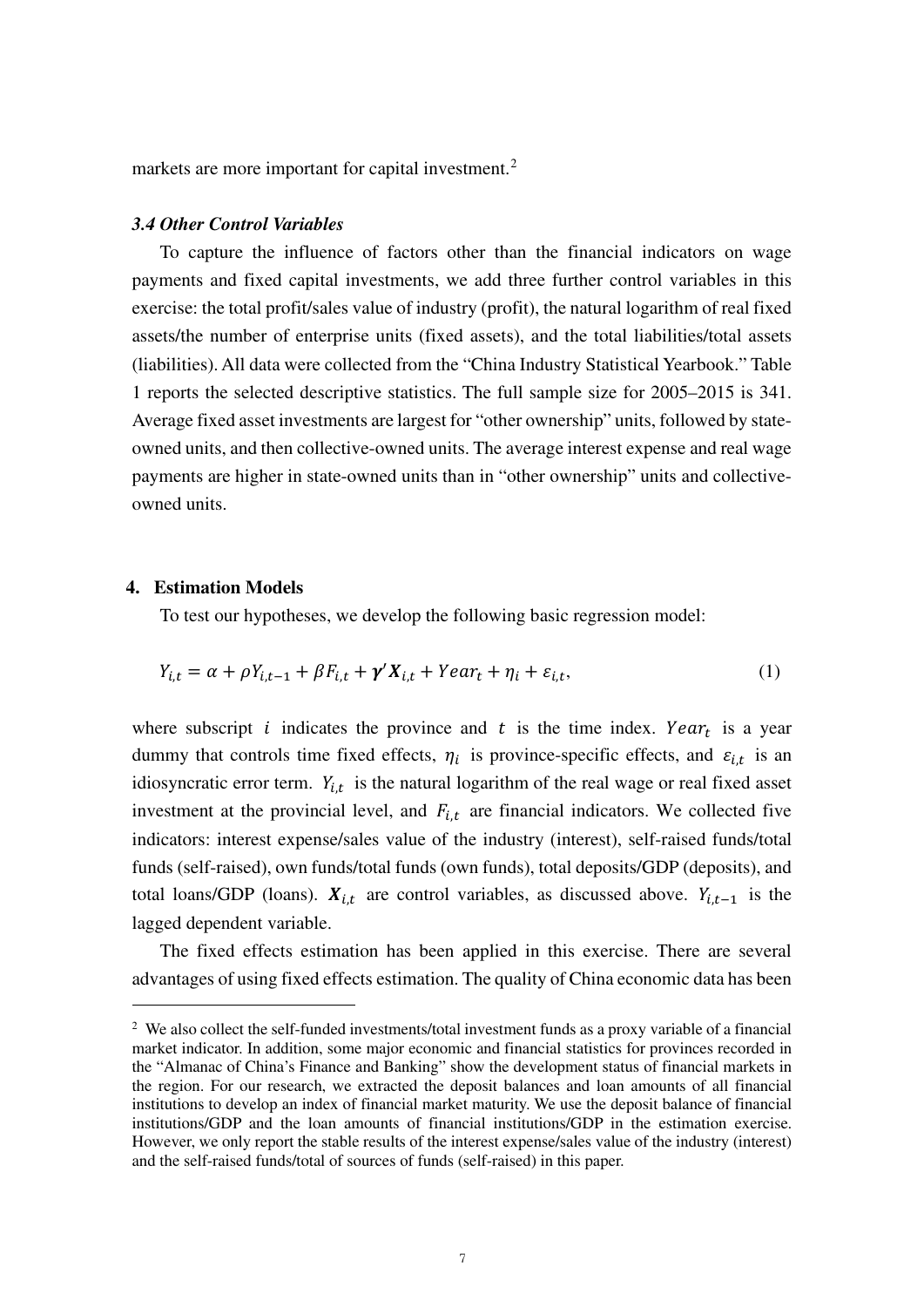criticized in previous studies. If the bias of the data is constant, then we can see it as an individual specific effect using the fixed effects estimation. Second, we can control the endogeneity problem that arises if some missing unobservable time-invariant components were correlated with the error term. For comparison purposes, we run a pooled ordinary least squares (OLS) estimation. As the pooled OLS estimation is known to be upward biased, and the fixed effects estimation is downward biased, we can confirm the degree to which the coefficient is affected by comparing the two estimations.

In another specification, we take the first difference of the dependent and independent variables:

$$
\Delta Y_{i,t} = \alpha + \rho \Delta Y_{i,t-1} + \beta \Delta F_{i,t} + \gamma' \Delta X_{i,t} + Year_t + \eta_i + \varepsilon_{i,t}.
$$
 (2)

We run this specification for two purposes. First, the estimated  $\beta$  captures the extent of the relationship between the change (growth) in the financial indicator and the dependent variables. Second, using the fixed effects estimation can remove the individual trends among the observations.<sup>[3](#page-8-0)</sup>

#### **5. Estimated Results**

Below, we report the results of the estimation. We first discuss the effects of financial development on wage payments (**H1**), then verify the impact of financial circumstances on fixed capital investment (**H2**). Finally, we investigate the interrelationship between wage payments and fixed asset investments in the imperfect financial and labor markets (**H3**).

#### *5.1 The Effects of Financial Development on Wage Payments*

Table 2 reports the estimation results of hypothesis **H1**. Interest indicates the interest expense/sales value of the industry, with a higher value indicating that more interest must be paid. In China, the financial institutions treat state-sector and nonstate-sector enterprises differently. In particular, financial institutions lend funds to the state sector more actively and cheaply, which means that the state sector pays more interest to the

<span id="page-8-0"></span><sup>&</sup>lt;sup>3</sup> The following term controls the time-varying individual effect:  $Y_{i,t} = \alpha + \rho Y_{i,t-1} + \beta F_{i,t} + \rho Y_{i,t-1} + \beta F_{i,t}$  $\gamma'X_{i,t} + \eta_i + \tau_i t + \varepsilon_{i,t}$ , where  $\tau_i t$  is the individual trends term. Taking the first difference, we have  $\Delta Y_{i,t} = \alpha + \rho \Delta Y_{i,t-1} + \beta \Delta F_{i,t} + \gamma' \Delta X_{i,t} + \tau_i + \Delta \varepsilon_{i,t}$ . Therefore, the usual individual effect  $\eta_i$  is removed and  $\tau_i$  becomes a new individual effect term. Running the normal fixed effects estimation solves the estimation bias problem arising from  $\tau_i$  if this term is correlated with the idiosyncratic error term.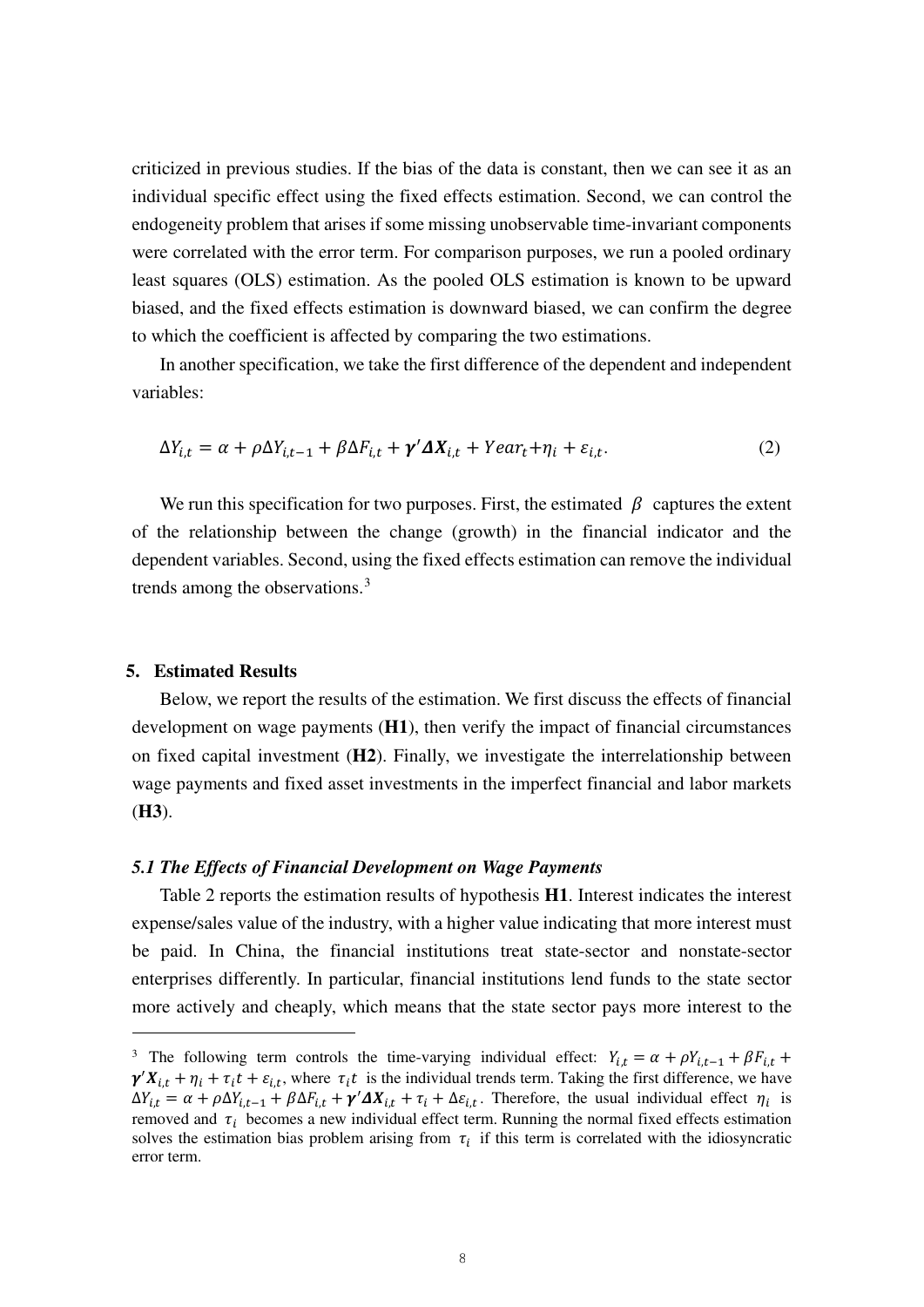commercial banks than do the nonstate-sector firms, which take out fewer bank loans. Therefore, we expect that the coefficient on interest will be positive in the state sector, whereas it will be insignificant or negative in the nonstate sector. The results in Table 2 regarding the state sector confirm our prediction, as the coefficients of interest and  $\Delta$ interest in Columns (6) and (8) are estimated to be significant and positive, meaning that easier access to financial markets has a positive impact on wage payments in the state sector. These results are consistent with previous studies, including Lin and Zhao (2015), Michaels, Beau Page, and Whited (2019), Pagano and Pica (2012), and Shao, Bao, and Ye (2013). However, in the collective and private sectors, except for Column (10) which has a significantly negative coefficient, there are no significant results. In the field of labor economics, the education levels of employees as human capital stock are considered to have a large effect on wage decisions. As a robustness check, we conducted estimations for all specifications that take into account the education levels in the total province case. The results are reported in the appendix.

#### *5.2 The Impact of Financial Circumstances on Fixed Capital Investment*

Table 3 reports the estimation results of hypothesis **H2** regarding the impact of selfraised funds on fixed asset investments. The results show that in the private sector, the estimated coefficients were significantly positive (Columns (14) and (16)). The estimation results indicate that China's financial market is imperfect and that the imperfections result in differences between the state and nonstate sectors in terms of their fixed asset investment behavior. Instead of bank loans, self-raised funds are the critical source of investment finance for the private sector. In line with the results of existing research, this finding reconfirms the importance of internal reserves for the private sector in China, based on both macro and micro evidence (Barnett and Brooks 2006; Knight and Ding 2010; Guariglia, Liu, and Song 2011; Poncet, Steingress, and Vandenbussche 2010).

#### *5.3 The Interrelationship between Wage Payments and Fixed Asset Investments*

In this subsection, we investigate hypothesis **H3**, concerning the interrelationship between wage payments and fixed asset investments in the imperfect Chinese financial and labor markets. In perfectly competitive factor markets, entrepreneurs optimally choose their levels of fixed capital and labor, taking the factor prices as given. As noted, many studies have highlighted the existence of imperfections in the capital and labor markets in China. One of the characteristics of the financial market imperfections is that although the state-owned sector has easy access to cheap loans, the nonstate-owned sector is treated differently, such that obtaining finance is difficult and lending costs are high. In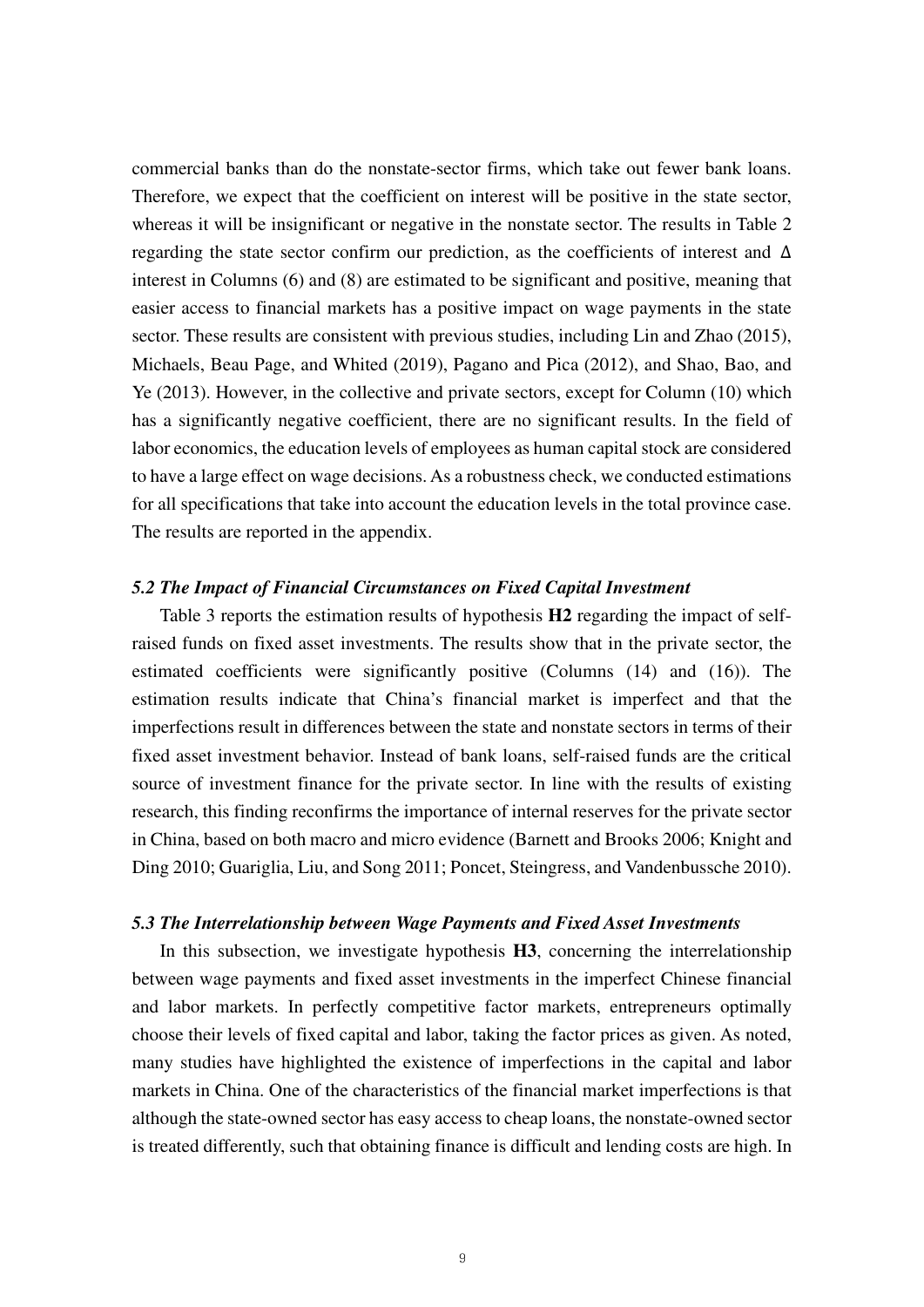addition, China's labor market is far from completely competitive and the existing literature strongly indicates that underpayment of wages occurs, particularly in the private sector. In part, this underpayment of wages can be attributed to the poor bargaining power of employees in the imperfect labor market and the lack of protection for the basic rights of workers. However, a key question is whether there are any other factors explaining the underpayment of wages. Although private companies cannot obtain sufficient loans in an imperfect financial market, capital investment remains indispensable for continuing in business. If the labor market is imperfect, private entrepreneurs may reduce wages so that they can generate more internal funds for capital investment. Thus, in China, the stateowned sector enjoys easy access to financial loans in the financial market and is not under pressure to generate internal funds by reducing employee wage levels for business expansion. Conversely, the nonstate-owned sector is discriminated against in the financial market and finds it difficult to obtain finance. Thus, it has a motivation to keep wages lower to generate capital investment for business survival.

In line with these ideas, we estimate a new model, adding a wage fluctuation—based on the previous wage growth—into the fixed capital investment equation. The stateowned enterprises are not confronted with capital investment financing constraints, and wage growth is considered to have a positive correlation with the capital investment level (or its growth). However, in the nonstate sector, the growth rate of wages is considered to be irrelevant to the growth of capital investment because enterprises restrain wage levels when they face borrowing constraints (Michelacci and Quadrini 2005, 2009; Michaels, Beau Page, and Whited 2019). Furthermore, if the degree of borrowing restrictions is very strong, wages will be reduced even further to enable firms to survive, and a negative correlation between the wage growth rate and capital investment growth may be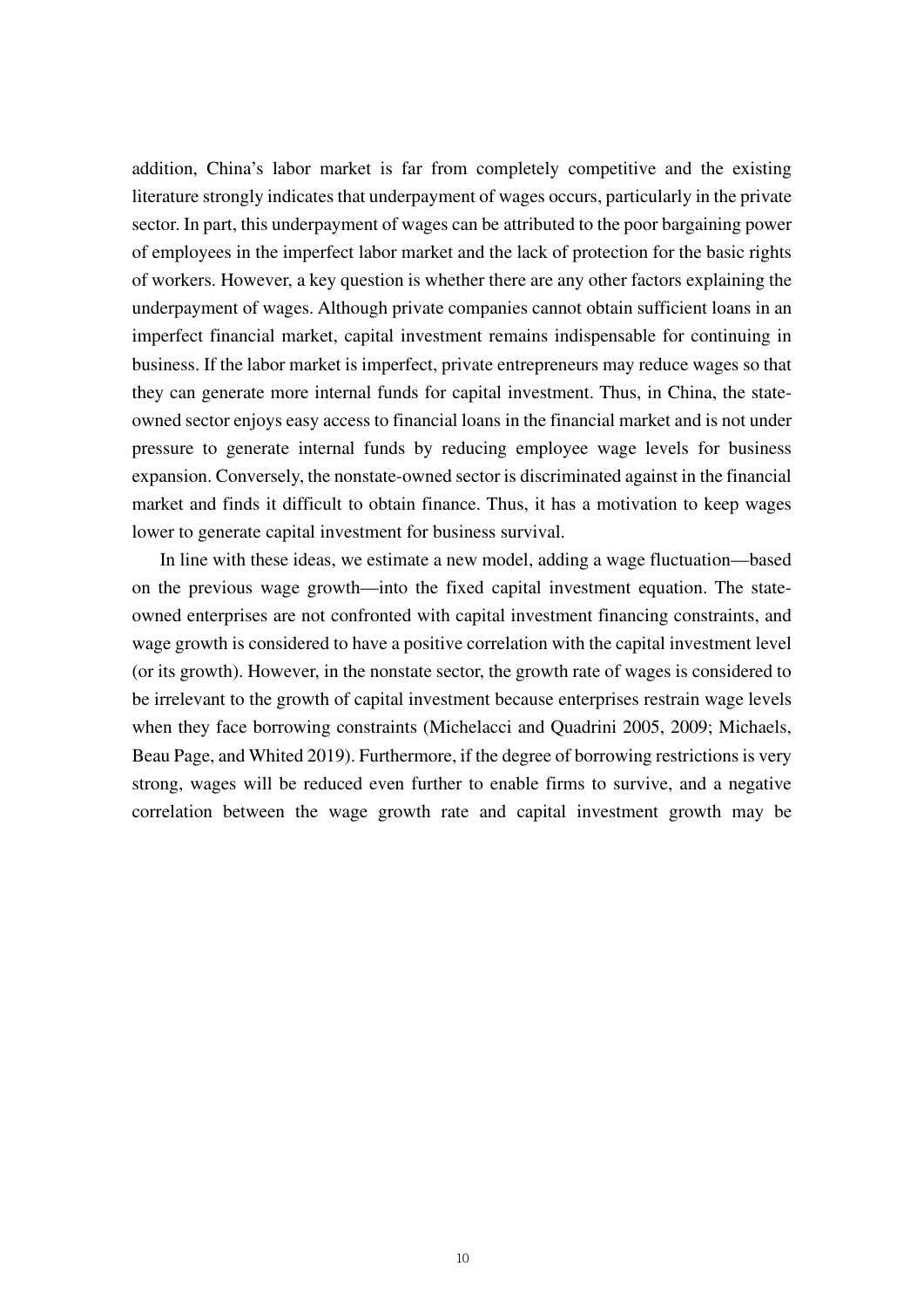observed.[4](#page-11-0)

Table 4 shows the results for the fixed asset investment equation, including self-raised funds and previous wage growth. The wage growth in the state sector is positive at the 5% significance level when estimated using both the level and growth variables (Columns (6) and (8)). However, we do not find this result for the collective and private sectors. These results indicate that the employees in the state sector benefit from a more appropriate wage level than those in the nonstate sector. Ge and Yang (2014) used the unique Urban Household Surveys microdata and found a higher state-sector wage premium in the Chinese context. Nawakitphaitoon, Chen, and Ge (2016) argued that, on average, the state-sector workers earned much higher wages than their counterparts in the nonstate sector in the mid-2000s after the sectoral reform. The results here also imply that the nonstate sector may be forced to borrow from employees by keeping what should have been wage payments for fixed assets investment. After several robustness checks discussed below, the estimated coefficients of the wage growth term are only significantly positive in the state-sector firms, suggesting that there is some principle behind the wage formation under China's imperfect financial and labor markets. On the other hand, selfraised funds are significant and they positively affect capital investment only in the private sector. This confirms the hypothesis that the differences in access to financial markets lead to different wage and fixed capital investment formation in the state and nonstate sectors.

<span id="page-11-0"></span><sup>&</sup>lt;sup>4</sup> It is very difficult to directly determine the degree of wage underpayment from the aggregated data. Instead, in this paper, we use the previous wage growth term as a proxy variable for wage underpayment. We explain our ideas from two aspects, economic growth theory and the data generating process. According to growth theory, the origin of growth is technological progress, so the variables in the model grow by the technology factor in the steady state. On the empirical side, the aggregated data have a time trend according to the data generating process. In the simplest linear trend model,  $Y_t = \mu + \delta t + u_t$ , where t is the trend term, and the difference of the variable  $E(\Delta Y_t) = \delta$ is the time trend effect. Here,  $\delta$  can be seen as the technology growth. Therefore, in the perfect market environment, the economic variables growth is parallel owing to the time trend factor, and then the level and difference of the variables should have a positive relationship. However, if the market is not perfect, for example, if the labor market is a monopsony, wages are underpaid. Then, we have the underpaid variable as  $\hat{Y}_t = \beta Y_t = \beta \mu + \beta \delta t + \beta u_t$ ; taking the difference  $E(\Delta \hat{Y}_t) = \beta \delta$ .  $\beta \in (0,1)$ is the degree of the underpayment. If  $\beta \rightarrow 0$ , the degree of the underpayment becomes greater. Therefore, when wage underpayment is serious, the positive relationship of the level and difference of the variables may be overcome by a larger  $\beta$ . However, it cannot be denied that the discussion here is certainly ad hoc. A dynamic general equilibrium model should be constructed and the relationship supposed above should be verified with the simulation data. It is also necessary to investigate wages and investment with enterprise-level micro data. We intend to address these two challenges in future research.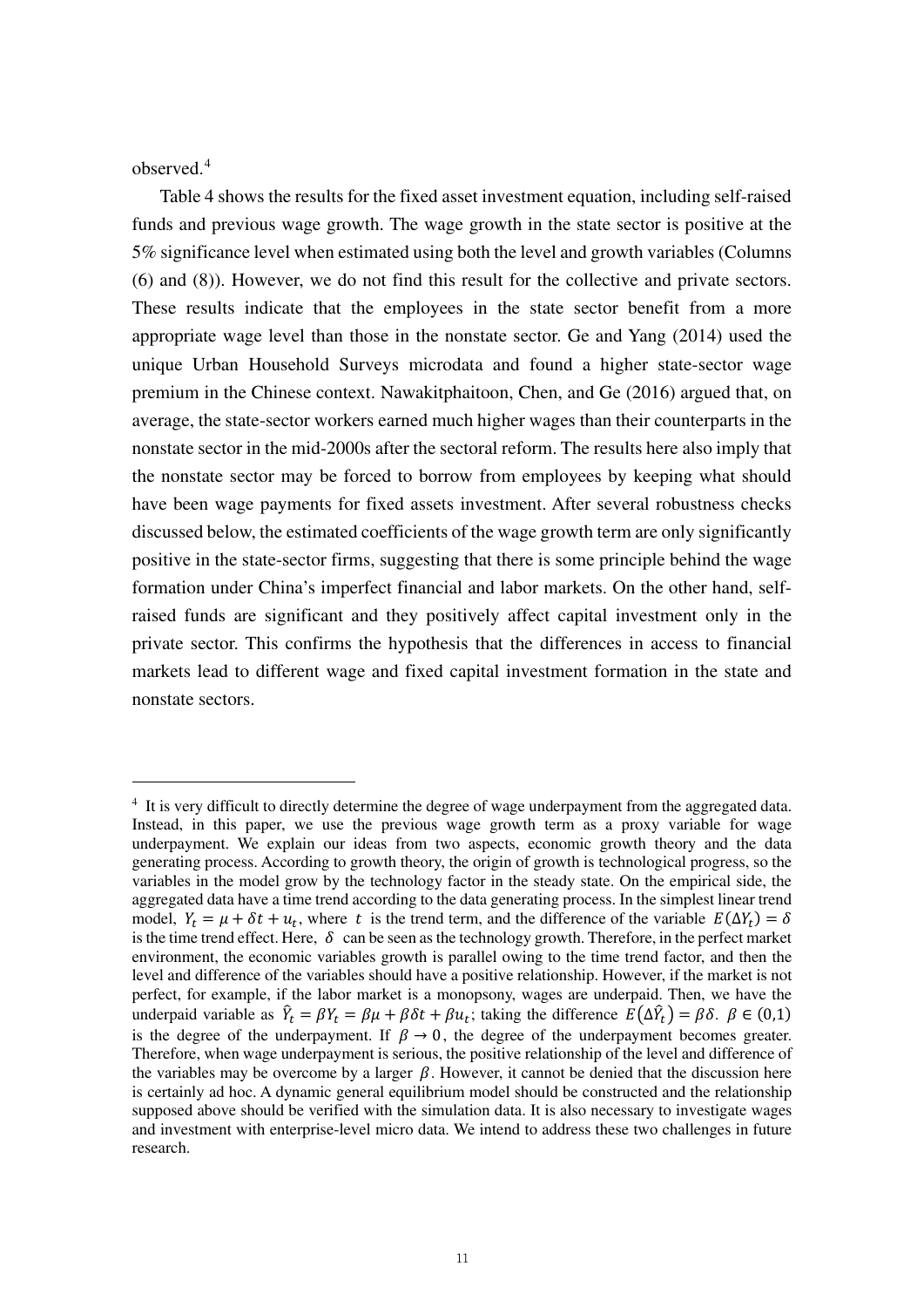#### **6. Generalized Method of Moments Estimation**

Although the fixed effects estimation that we employ has several advantages in this exercise, some concerns remain. One is that it does not eliminate dynamic panel bias (Nickell 1981); as the lagged dependent variable is correlated with the fixed effects in the error term, inconsistent estimators may be produced.<sup>[5](#page-12-0)</sup> Furthermore, financial indicators and control variables may be correlated with idiosyncratic error terms, resulting in an endogeneity problem. Normally, it is difficult to find appropriate instrumental variables to handle the endogeneity. To address these issues, GMM panel estimators use lagged observations of the explanatory variables as instruments (internal instruments). Therefore, as a robustness check, we adopt a GMM estimation to reliably investigate the impact of the exogenous component of financial development on wages or fixed capital investment growth in China. This method has been applied widely in recent years, especially in the literature evaluating the impact of financial development on economic growth. The firstdifferenced GMM estimators and the system GMM estimators are applied in this paper.

Table 5 reports the GMM estimation results of hypothesis **H1**. [6](#page-12-1) We find the same result from the first-differenced GMM (Column (3)), namely that interest is positive and significant only for the state sector. The Hansen test indicates no evidence of overidentifying restrictions, with the exception of Column (5). Moreover, the p-values of the difference-in-Hansen test for system GMM instruments and instruments based on lagged growth exceed the conventional significance levels substantially in most cases. In addition, all of the estimations pass the second-order serial correlation test (ar2p). Hence, the null hypothesis, that the error term is not serially correlated, cannot be rejected. In the later GMM estimations, the Hansen test, difference-in-Hansen test, and the second-order serial correlation test are passed at the conventional significance levels in most cases.

Table 6 reports the estimation results of the GMM estimation for the impact of selfraised funds on fixed asset investments. In the total province case, we have significantly positive estimates. Although collective enterprises and private enterprises lose significance, the estimates remain positive except the first-differenced GMM estimation

<span id="page-12-0"></span><sup>&</sup>lt;sup>5</sup> To eliminate dynamic panel bias directly, we run the regression excluding the lagged dependent variable  $(Y_{i,t-1}, \Delta Y_{i,t-1})$ , with the results shown in the appendix. The results are almost the same as those reported in the main text. They are available from the author upon request.

<span id="page-12-1"></span><sup>&</sup>lt;sup>6</sup> When adopting the GMM estimation, the problem of "too many instruments" arises (Roodman 2009). The number of instruments grows easily when there is an increase in the time period  $T$  or in the explanatory variables. First, in constructing instruments, instead of using all available lags, we limit the lags to lags 2 through 4 of the levels for the transformed data, and lag 1 of the differences for the levels data, so the instrument count is linear in  $T$ . Second, we collapse instruments into smaller sets. We also run the regression by limiting the lags to lags 2 through 3 of the levels and lag 1 of the differences, and using the collapse technique. The results, shown in the appendix, are similar to those in the text and are available from the author upon request.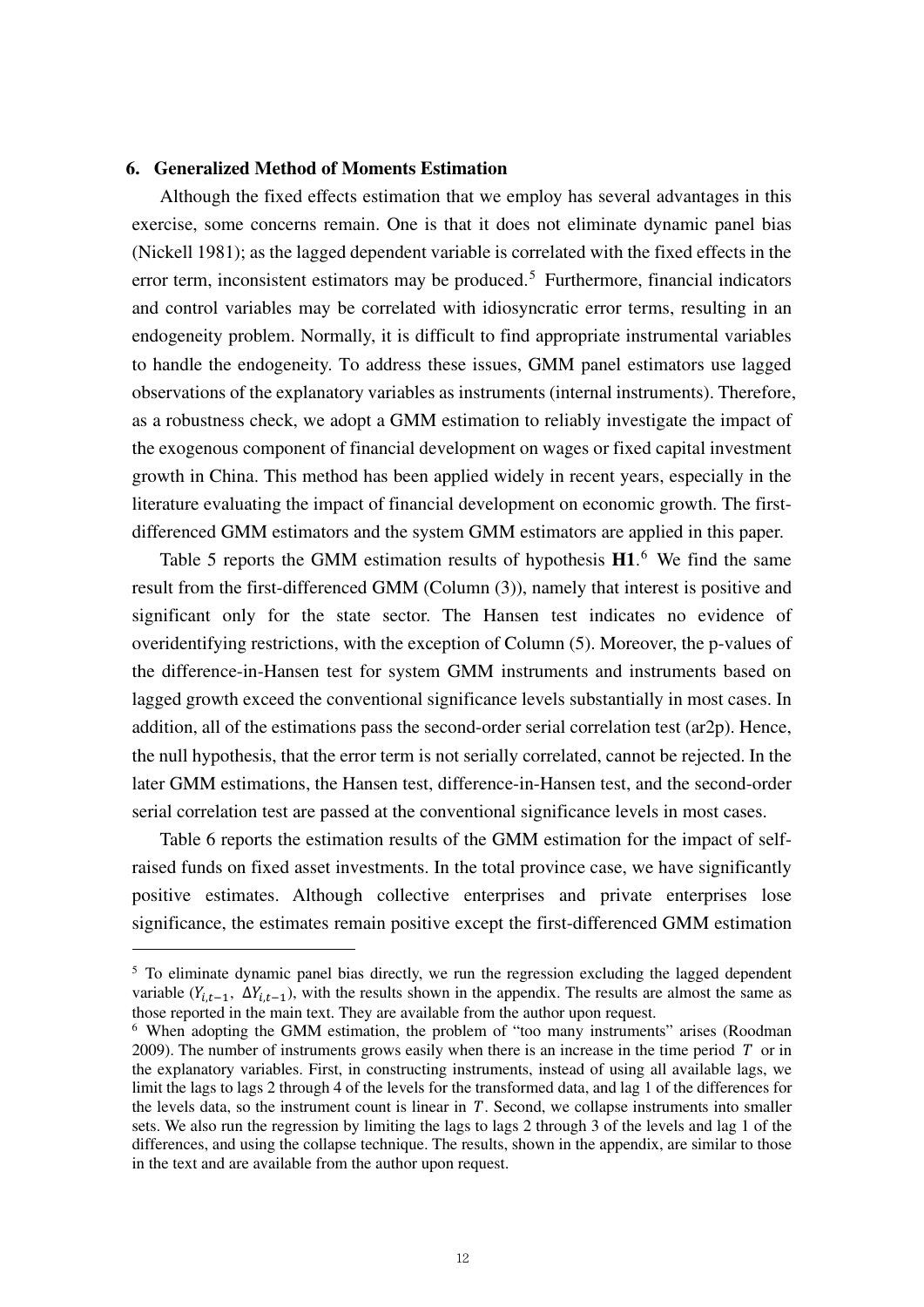#### $(Column (7)).<sup>7</sup>$  $(Column (7)).<sup>7</sup>$  $(Column (7)).<sup>7</sup>$

Finally, the GMM estimation results on hypothesis H3 concerning the interrelationship between wage payments and fixed asset investments are reported in Table 7. Previous wage growth remains significantly positive in the system GMM for the state sector (Column (4)), but significantly negative in the collective and private sectors. Further, self-raised funds are estimated as significantly positive in the private sectors in the system GMM (Column (8)).

Overall, the results of the GMM estimation are largely consistent with the fixed effects regression, confirming that our finding is robust to any potential concerns regarding the dynamic panel bias and endogeneity problem.

#### **7. Conclusion**

In this paper, we examine how wage payments and fixed asset investments are determined under the imperfect financial and labor markets in China. Further, we investigate the interrelationship between wage payments and fixed asset investments in such circumstances. Although the rise in financial market maturity has led to rising wage levels for state-owned enterprises, this phenomenon is not observed in the nonstate sector. In the private sector, there is a strong reliance on internal reserves for capital investment that is not observed in the state-owned sector, suggesting that the two sectors are treated differently in the financial market. In the state-owned sector, previous wage growth is positively correlated with fixed asset investments, whereas this relationship is not observed in the nonstate-owned sector. This implies that the underpayment of wages may be used as a survival strategy in the nonstate-owned sector by businesses under financial constraints.

The results of this study have important policy implications. Labor market reform is indispensable for protecting the basic rights of employees and ensuring wages rise to an appropriate level. However, further improvement of the financial market is also essential. There is an urgent need to reduce funding costs, especially by promoting loans to the private sector, which would allow entrepreneurs to pay adequate wages to their employees. The construction and deepening of complete financial and labor markets are indispensable factors for ensuring the efficient growth of the Chinese economy.

There are several tasks reserved for future research. In this paper, we used aggregate

<span id="page-13-0"></span> $\sigma$  Because we only have a very limited number of observations in this exercise, our GMM results may not be stable and not very appropriate in such an environment. This is the reason we prefer the fixed effects estimation as our main regression strategy.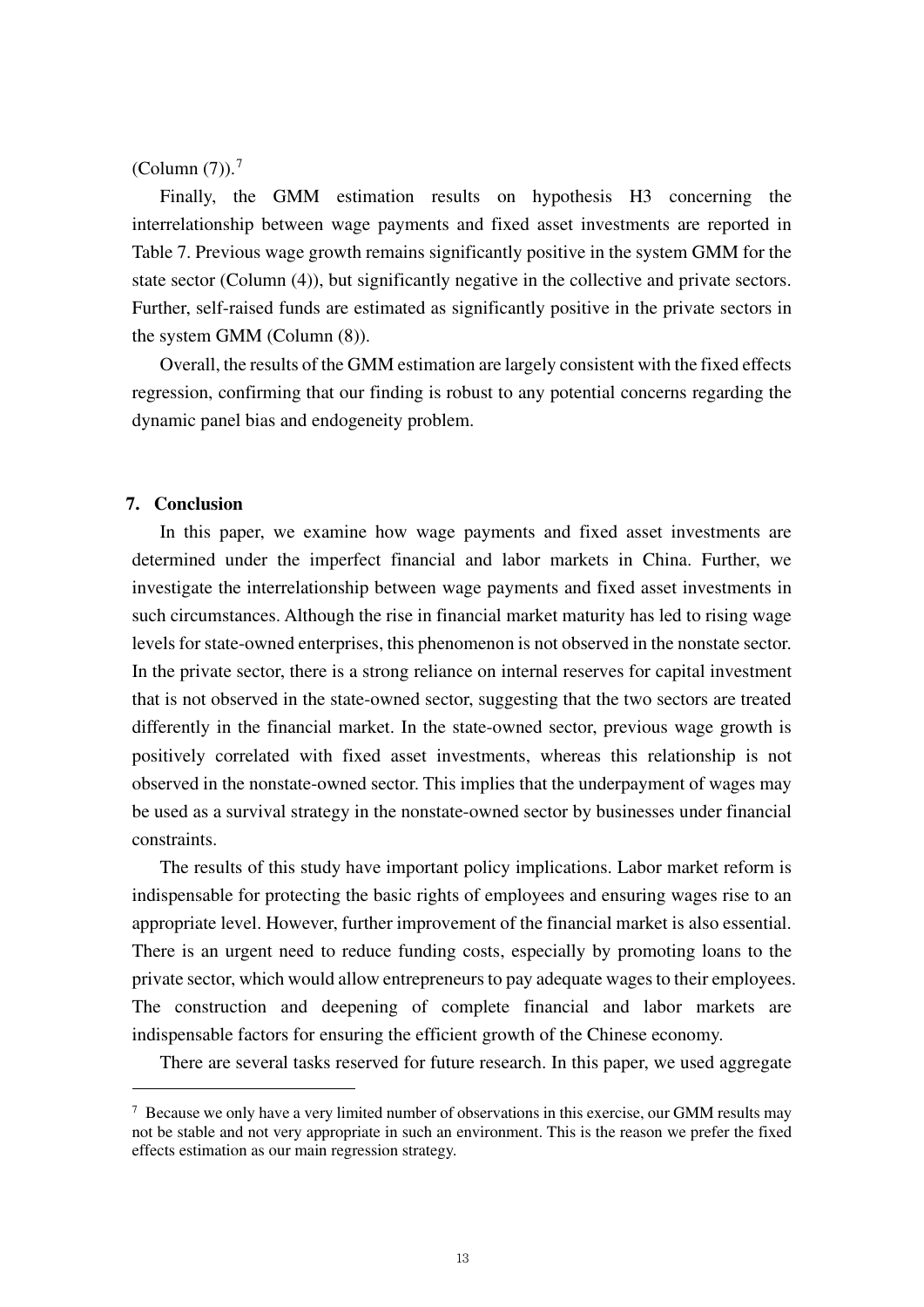provincial data. In future, an investigation based on micro-level data, especially firmlevel data, is important. In addition, it would be interesting to examine our hypotheses using industry-level data, to determine whether there are different reactions between capital- and labor-intensive industries. Finally, we require a suitable theoretical framework to explain the optimal entrepreneurial behavior in imperfect financial and labor markets and to capture the interrelationship between wage payments and fixed asset investments.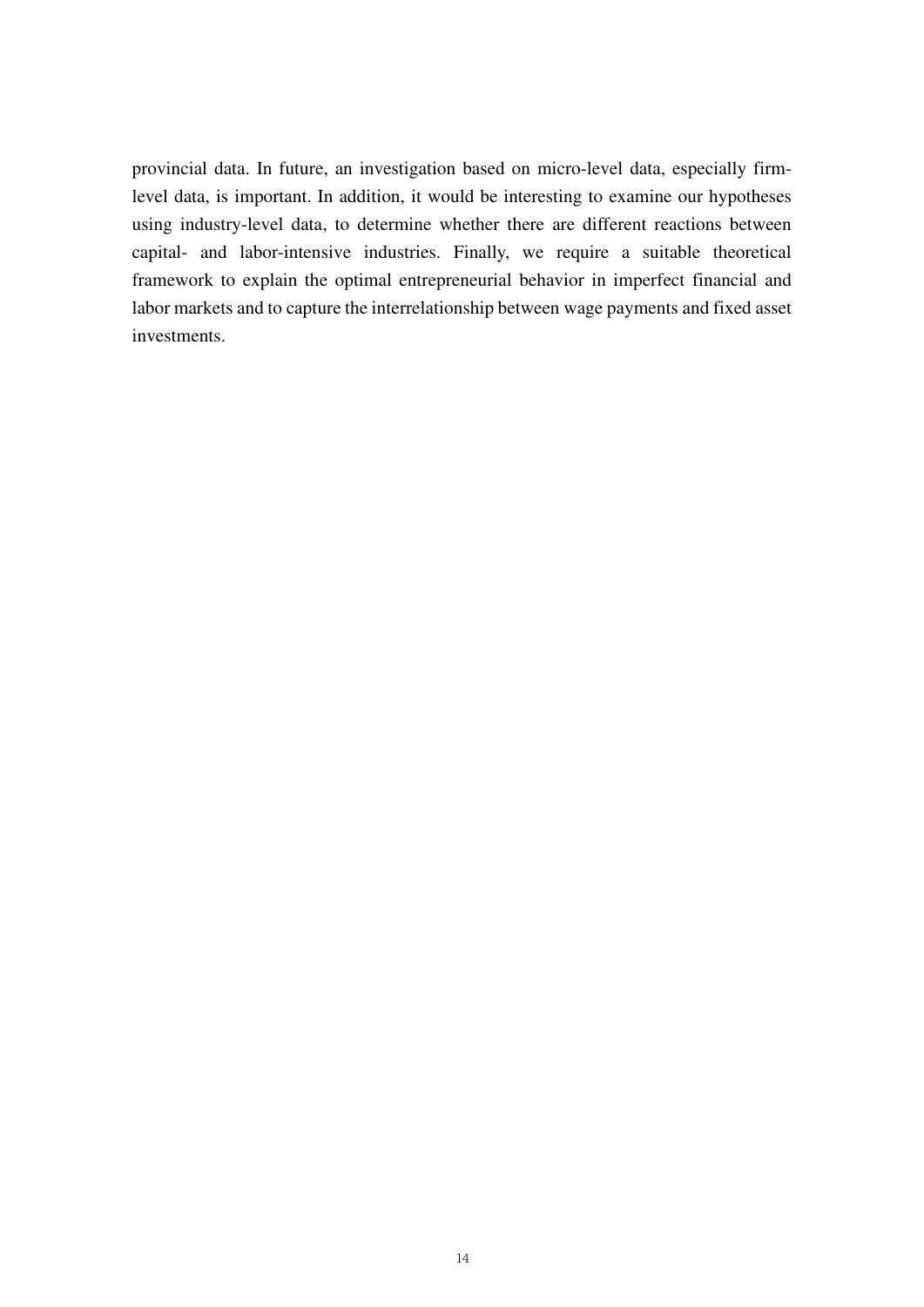#### **References**

- Allen, F., J. Qian, and M. Qian 2005. "Law, finance, and economic growth in China." *Journal of Financial Economics*, Vol. 77 (1), pp. 57–116.
- Ayyagari, M., A. Demirgüç-Kunt, and V. Maksimovic 2010. "Formal versus informal finance: Evidence from China." *Review of Financial Studies*, Vol. 23 (8), pp. 3048–3097.

Barnett, S. and R. Brooks 2006. "What's Driving Investment in China?" IMF Working Paper No. 06/265.

- Chow, C. K. W. and M. K. Y. Fung 1998. "Ownership structure, lending bias, and liquidity constraints: Evidence from Shanghai's manufacturing sector." *Journal of Comparative Economics* Vol. 26 (2), pp. 300–316.
- Dong, X. Y., and L. Putterman 1996. "China's rural industry and monopsony: An exploration." *Pacific Economic Review*, Vol. 1 (1), pp. 59–78.
- Dong, X. Y., and L. Putterman 2000. "Pre-reform industry and state monopsony in China." *Journal of Comparative Economics*, Vol. 28 (1), pp. 32–60.
- Dong, X. Y., and L. Putterman 2002. "China's state-owned enterprises in the first reform decade: An analysis of a declining monopsony." *Economics of Planning*, Vol. 35 (2), pp. 109–139.
- Fleisher, B. M, Y. Hu, H. Li, and S. Kim 2011. "Economic transition, higher education and worker productivity in China." *Journal of Development Economics*, Vol. 94 (1), pp. 86−94.
- Fleisher, B. M. and X. Wang 2004. "Skill differentials, return to schooling, and market segmentation in a transition economy: The case of mainland China." *Journal of Development Economics*, Vol. 73 (1), pp. 315–328.
- Garmaise, M. J. 2008. "Production in entrepreneurial firms: The effects of financial constraints on labor and capital." *The Review of Financial Studies*, Vol. 21 (2), pp. 543–577.
- Ge, S., and D. T. Yang 2014. "Changes in China's wage structure." *Journal of the European Economic Association*, Vol. 12 (2), pp. 300–336.
- Guariglia, A., X. Liu, and L. Song 2011. "Internal finance and growth: Microeconometric evidence on Chinese firms." *Journal of Development Economics*, Vol. 96 (1), pp. 79–94.
- Guiso, L., L. Pistaferri, and F. Schivardi 2013. "Credit within the firm." *Review of Economic Studies*, Vol. 80 (1), pp. 211–247.
- Hubbard, R. G. 1998. "Capital market imperfections and investment." *Journal of Economic Literature*, Vol. 36 (1), pp. 193−225.
- Islam, N., D. Erbiao, and S. Hiroshi 2006. "Role of TFP in China's growth." *Asian Economic Journal*, Vol. 20 (2), pp. 127−159.
- Knight, J. and S. Ding 2010. "Why does China invest so much?" *Asian Economic Papers*, Vol. 9 (3), pp. 87−117.
- Lin, Z. and Q. Zhao 2015. "Can financial repression suppress labor share in income? Empirical evidence from World Bank 2012 China Enterprise Survey data." *China Economic Studies*, Vol. 6, pp. 49−59.
- Michaels, R., T., Beau Page, and T. M. Whited 2019. "Labor and capital dynamics under financing frictions." *Review of Finance*, Vol. 23 (2), pp. 279–323.
- Michelacci, C. and V. Quadrini 2005. "Borrowing from employees: Wage dynamics with financial constraints." *Journal of the European Economic Association*, Vol. 3 (2–3), pp. 360–369.
- Michelacci, C. and V. Quadrini 2009. "Financial markets and wages." *The Review of Economic Studies,* Vol. 76 (2), pp. 795–827.
- Nawakitphaitoon, K., X. Chen, and Y. Ge 2016. "State and non-state earnings differentials over time in China's urban labor market: Evidence from the urban household survey (1994–2007)." *Journal of Labor Research*, *37*(3), 287-316.
- Nickell, S. 1981. "Biases in dynamic models with fixed effects." *Econometrica*, Vol. 49 (6), pp. 1417–1426.
- Pagano, M. and G, Pica 2012. "Finance and employment." *Economic Policy*, Vol. 27 (69), pp. 5–55.
- Poncet, S., W. Steingress, and H. Vandenbussche 2010. "Financial constraints in China: Firm-level evidence." *China Economic Review*, Vol. 21 (3), 411–422.
- Roodman, D. 2009. "A note on the theme of too many instruments." *Oxford Bulletin of Economics and Statistics*, Vol. 71 (1), pp. 135–158.
- Shao M., Q. Bao, and N. Ye 2013. "Credit constraints and employee income: Empirical evidence for firms in China." *China Economic Quarterly*, Vol. 12 (3), pp. 895–912.
- Stein, J. 2003. "Agency, information, and corporate investment." In G. Constantinides, M. Harris, and R. Stulz, eds, Handbook of the Economics of Finance. Amsterdam: North Holland, pp. 111-165.
- Sun, Q. and M. Z., Xiaolan 2019. "Financing intangible capital." *Journal of Financial Economics*, 133(3), 564-588.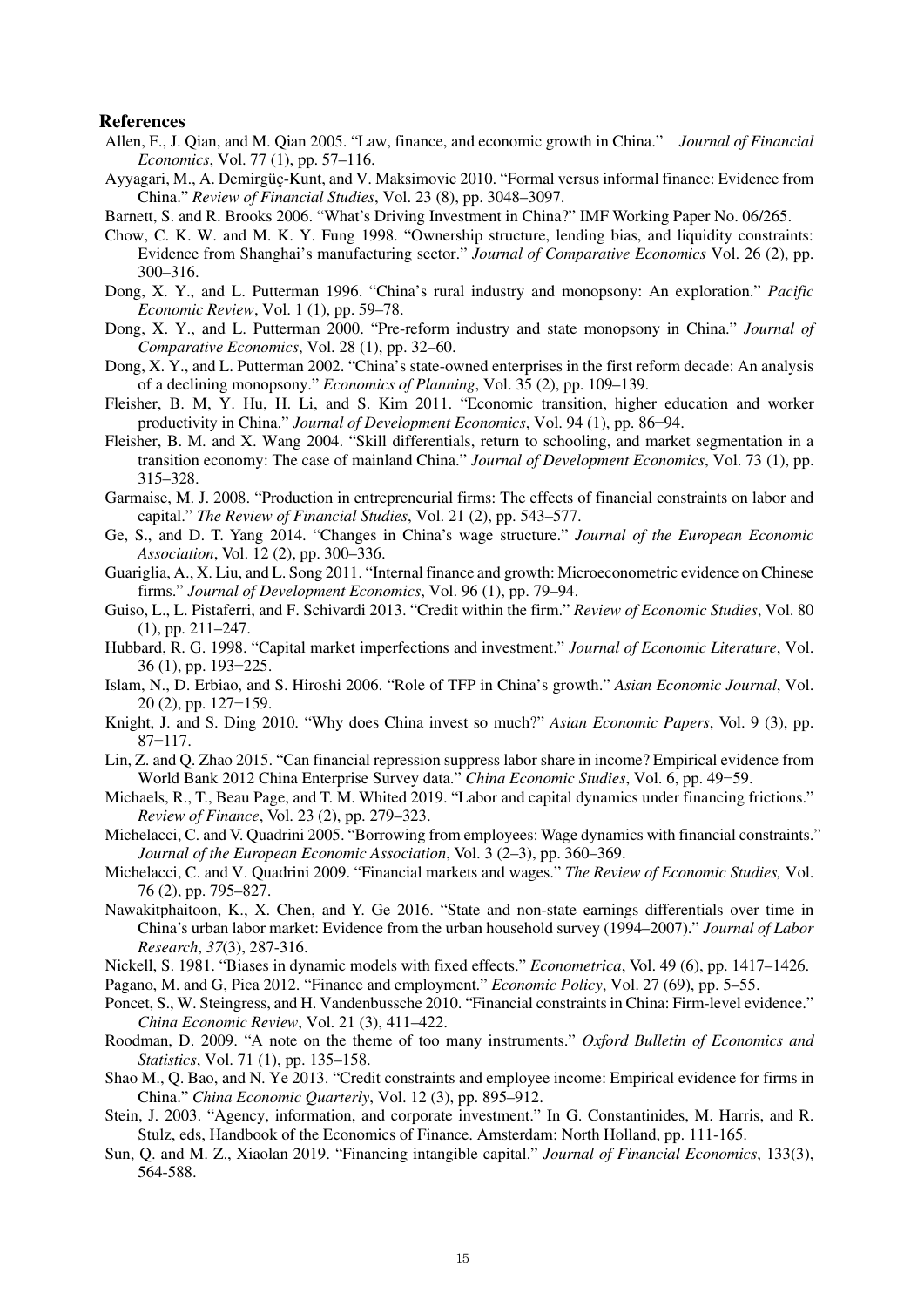- Zheng, J., A. Bigsten, and A. Hu 2009. "Can China's growth be sustained? A productivity perspective." *World Development*, Vol. 37 (4), pp. 874–888.
- Zheng, J. and A. Hu 2006. "An empirical analysis of provincial productivity in China (1979–2001)." *Journal of Chinese Economic and Business Studies*, Vol. 4 (3), pp. 221–239.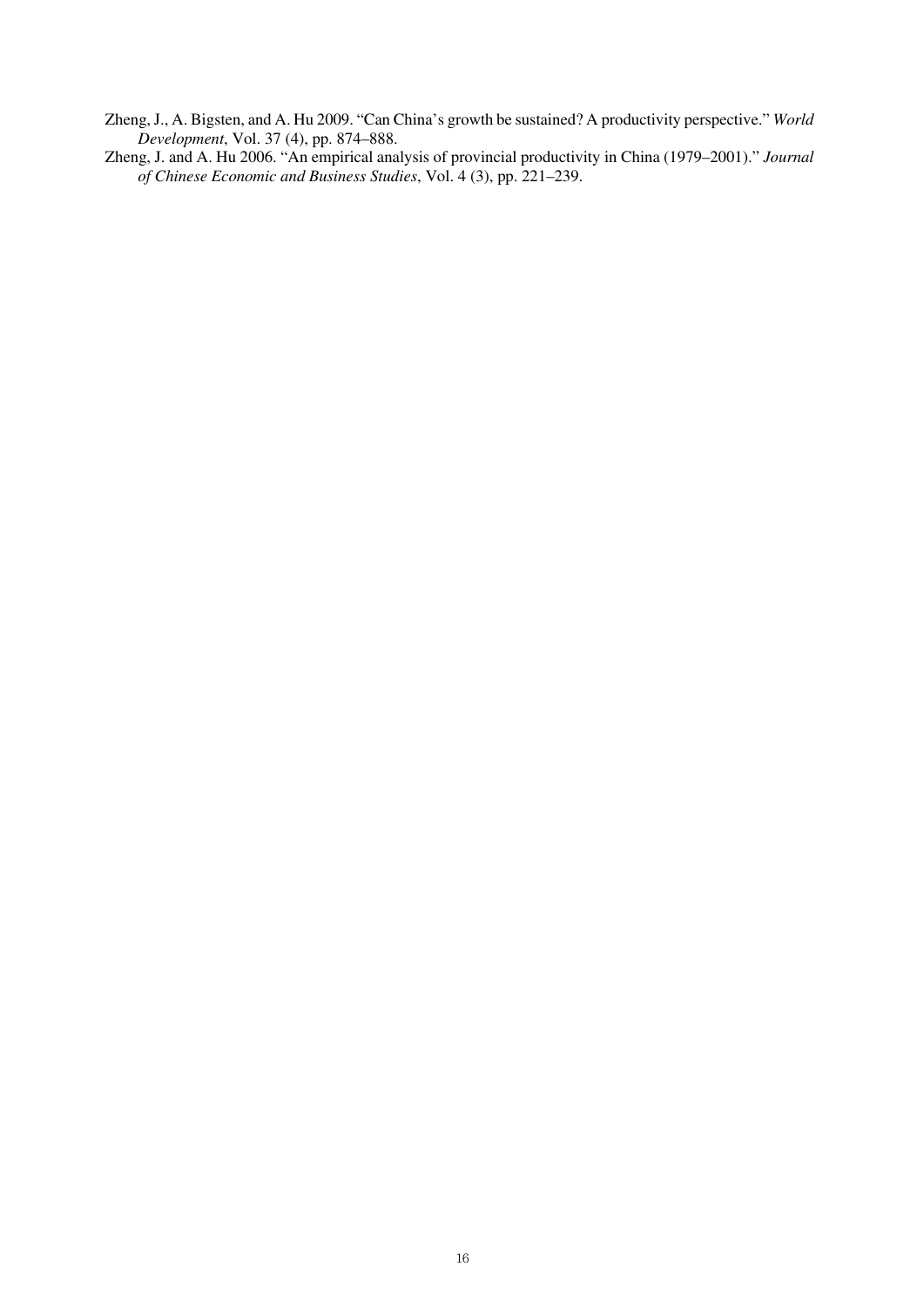### Table 1. Descriptive statistics (2005–2015)

|                                                                   | Obs | Mean     | Std. Dev. | Min                   | Max      | Obs | Mean     | Std. Dev.         | Min      | Max      |
|-------------------------------------------------------------------|-----|----------|-----------|-----------------------|----------|-----|----------|-------------------|----------|----------|
|                                                                   |     |          | Total     |                       |          |     |          | State-owned Units |          |          |
| Log real fixed asset investment                                   | 341 | 3.781    | 1.039     | 0.486                 | 5.811    | 341 | 2.672    | 0.810             | 0.260    | 4.208    |
| Interest expense/sales value of industry                          | 341 | 0.015    | 0.008     | 0.004                 | 0.047    | 341 | 0.021    | 0.012             | 0.000    | 0.096    |
| Log real wage                                                     | 341 | 5.639    | 0.383     | 4.842                 | 6.713    | 341 | 5.722    | 0.408             | 4.884    | 6.764    |
| Previous wage growth                                              | 341 | 0.098    | 0.040     | $-0.079$              | 0.352    | 341 | 0.099    | 0.045             | $-0.032$ | 0.361    |
| Total profit/sales value of industry (Profit)                     | 341 | 0.075    | 0.036     | $-0.013$              | 0.237    | 341 | 0.072    | 0.052             | $-0.186$ | 0.291    |
| Log (real fixed assets/number of enterprise units) (Fixed Assets) | 341 | $-5.025$ | 0.649     | $-6.458$              | $-3.244$ | 341 | $-3.242$ | 0.538             | $-5.756$ | $-2.011$ |
| Total liabilities/total assets (Liabilities)                      | 341 | 0.577    | 0.070     | 0.229                 | 0.760    | 341 | 0.597    | 0.088             | 0.182    | 0.765    |
|                                                                   |     |          |           | Other Ownership Units |          |     |          |                   |          |          |
| Log real fixed asset investment                                   | 341 | 0.062    | 1.593     | $-4.458$              | 3.128    | 341 | 3.309    | 1.215             | $-0.042$ | 5.593    |
| Interest expense/sales value of industry                          | 322 | 0.006    | 0.004     | 0.001                 | 0.036    | 340 | 0.009    | 0.005             | $-0.017$ | 0.028    |
| Log real wage                                                     | 341 | 5.283    | 0.445     | 4.309                 | 6.177    | 341 | 5.568    | 0.393             | 4.725    | 6.713    |
| Previous wage growth                                              | 341 | 0.118    | 0.072     | $-0.173$              | 0.519    | 341 | 0.100    | 0.101             | $-1.176$ | 1.074    |
| Total profit/sales value of industry (Profit)                     | 334 | 0.061    | 0.045     | $-0.241$              | 0.229    | 341 | 0.070    | 0.057             | 0.004    | 0.482    |
| Log (real fixed assets/number of enterprise units) (Fixed Assets) | 275 | $-6.875$ | 0.642     | $-8.374$              | $-4.494$ | 341 | $-6.468$ | 0.605             | $-7.584$ | $-4.628$ |
| Total liabilities/total assets (Liabilities)                      | 337 | 0.580    | 0.148     | 0.235                 | 1.411    | 341 | 0.546    | 0.096             | 0.122    | 0.784    |
| Financial market development status indicators                    |     |          |           |                       |          |     |          |                   |          |          |
| Self-raised funds/total of sources of funds (Self-raised)         | 341 | 0.598    | 0.142     | 0.183                 | 0.876    |     |          |                   |          |          |
| Total deposits/GDP (Deposits)                                     | 341 | 1.632    | 0.712     | 0.822                 | 5.587    |     |          |                   |          |          |
| Total loans/GDP (Loans)                                           | 341 | 1.122    | 0.398     | 0.553                 | 2.648    |     |          |                   |          |          |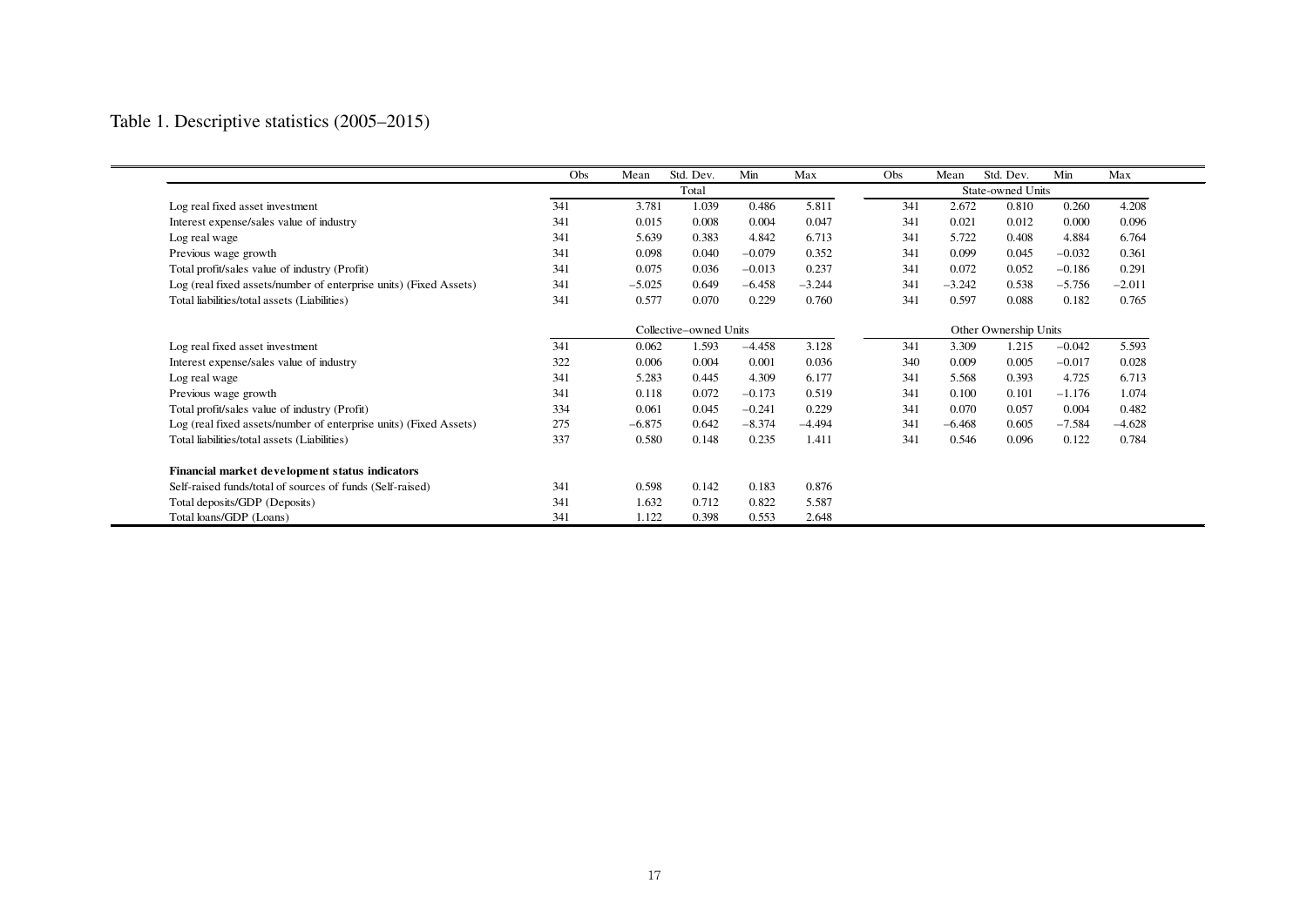|                      | (1)                 | (2)                  | (3)                   | (4)                  | (5)        | (6)                  | (7)        | (8)                  | (9)        | (10)                 | (11)       | (12)                 | (13)       | (14)                 | (15)       | (16)                 |
|----------------------|---------------------|----------------------|-----------------------|----------------------|------------|----------------------|------------|----------------------|------------|----------------------|------------|----------------------|------------|----------------------|------------|----------------------|
| Dependent variable:  |                     |                      | <b>Total Province</b> |                      |            | <b>State</b>         |            |                      |            | Collective           |            |                      |            | Other                |            |                      |
| Wage                 | Pool OLS            | <b>Fixed Effects</b> | Pool OLS              | <b>Fixed Effects</b> | Pool OLS   | <b>Fixed Effects</b> | Pool OLS   | <b>Fixed Effects</b> | Pool OLS   | <b>Fixed Effects</b> | Pool OLS   | <b>Fixed Effects</b> | Pool OLS   | <b>Fixed Effects</b> | Pool OLS   | <b>Fixed Effects</b> |
|                      |                     | Level                |                       | Δ                    |            | Level                |            | Δ                    |            | Level                |            | Δ                    |            | Level                |            | Δ                    |
| Previous wage        | $0.967***$          | $0.706***$           |                       |                      | $0.969***$ | $0.809***$           |            |                      | $0.953***$ | $0.818***$           |            |                      | $0.885***$ | $0.312*$             |            |                      |
|                      | (0.009)             | (0.060)              |                       |                      | (0.009)    | (0.048)              |            |                      | (0.020)    | (0.045)              |            |                      | (0.060)    | (0.166)              |            |                      |
| Interest             | $-0.111$            | 0.592                |                       |                      | 0.629      | $1.961**$            |            |                      | $-2.260*$  | $-4.068**$           |            |                      | 0.501      | $-1.351$             |            |                      |
|                      | (1.088)             | (1.139)              |                       |                      | (0.746)    | (0.853)              |            |                      | (1.165)    | (1.691)              |            |                      | (1.160)    | (1.779)              |            |                      |
| Profit               | $-0.073$            | 0.087                |                       |                      | $-0.063$   | 0.112                |            |                      | $-0.027$   | 0.242                |            |                      | $-0.379$   | $-0.219$             |            |                      |
|                      | (0.080)             | (0.147)              |                       |                      | (0.090)    | (0.103)              |            |                      | (0.152)    | (0.169)              |            |                      | (0.411)    | (0.179)              |            |                      |
| <b>Fixed Assets</b>  | 0.006               | $-0.013$             |                       |                      | $-0.004$   | 0.010                |            |                      | 0.000      | 0.001                |            |                      | $-0.028*$  | 0.014                |            |                      |
|                      | (0.007)             | (0.015)              |                       |                      | (0.008)    | (0.013)              |            |                      | (0.007)    | (0.012)              |            |                      | (0.016)    | (0.026)              |            |                      |
| Liabilities          | 0.006               | 0.122                |                       |                      | $-0.023$   | 0.017                |            |                      | $0.104**$  | $0.182**$            |            |                      | 0.065      | 0.122                |            |                      |
|                      | (0.108)             | (0.109)              |                       |                      | (0.080)    | (0.095)              |            |                      | (0.040)    | (0.068)              |            |                      | (0.069)    | (0.119)              |            |                      |
| Previous Awage       |                     |                      | 0.105                 | 0.015                |            |                      | 0.060      | $-0.063$             |            |                      | 0.031      | $-0.174*$            |            |                      | 0.008      | 0.007                |
|                      |                     |                      | (0.113)               | (0.124)              |            |                      | (0.109)    | (0.130)              |            |                      | (0.100)    | (0.090)              |            |                      | (0.043)    | (0.052)              |
| $\Delta$ interest    |                     |                      | 3.244                 | 3.592                |            |                      | 2.825      | $3.003*$             |            |                      | $-2.958*$  | $-2.179$             |            |                      | 0.059      | 0.015                |
|                      |                     |                      | (3.549)               | (2.671)              |            |                      | (2.078)    | (1.574)              |            |                      | (1.738)    | (2.415)              |            |                      | (2.320)    | (2.112)              |
| $\Delta$ Profit      |                     |                      | 0.109                 | 0.080                |            |                      | 0.189      | 0.181                |            |                      | 0.054      | 0.046                |            |                      | $-0.030$   | $-0.022$             |
|                      |                     |                      | (0.207)               | (0.179)              |            |                      | (0.152)    | (0.111)              |            |                      | (0.129)    | (0.139)              |            |                      | (0.079)    | (0.090)              |
| ∆Fixed Assets        |                     |                      | 0.011                 | 0.018                |            |                      | 0.032      | 0.041                |            |                      | 0.009      | 0.003                |            |                      | 0.005      | 0.002                |
|                      |                     |                      | (0.044)               | (0.040)              |            |                      | (0.031)    | (0.027)              |            |                      | (0.012)    | (0.013)              |            |                      | (0.036)    | (0.024)              |
| $\Delta$ Liabilities |                     |                      | $-0.174$              | $-0.177*$            |            |                      | $-0.099$   | $-0.073$             |            |                      | $0.110**$  | $0.121**$            |            |                      | 0.193      | 0.193                |
|                      |                     |                      | (0.233)               | (0.096)              |            |                      | (0.143)    | (0.050)              |            |                      | (0.053)    | (0.054)              |            |                      | (0.159)    | (0.134)              |
|                      | Constant $0.311***$ | $1.426***$           | $0.112***$            | $0.123***$           | $0.270***$ | $1.078***$           | $0.111***$ | $0.124***$           | $0.292***$ | $0.868***$           | $0.118***$ | $0.150***$           | $0.437**$  | $3.547***$           | $0.125***$ | $0.125***$           |
|                      | (0.070)             | (0.295)              | (0.015)               | (0.016)              | (0.079)    | (0.194)              | (0.015)    | (0.014)              | (0.107)    | (0.182)              | (0.013)    | (0.014)              | (0.186)    | (0.937)              | (0.011)    | (0.009)              |
| Observations         | 341                 | 341                  | 310                   | 310                  | 341        | 341                  | 310        | 310                  | 264        | 264                  | 203        | 203                  | 340        | 340                  | 308        | 308                  |
| R-squared            | 0.990               | 0.988                | 0.278                 | 0.292                | 0.990      | 0.985                | 0.381      | 0.405                | 0.980      | 0.977                | 0.123      | 0.172                | 0.964      | 0.974                | 0.185      | 0.190                |
| Year Dummy           | <b>YES</b>          | <b>YES</b>           | <b>YES</b>            | <b>YES</b>           | <b>YES</b> | <b>YES</b>           | <b>YES</b> | YES                  | <b>YES</b> | YES                  | <b>YES</b> | <b>YES</b>           | <b>YES</b> | <b>YES</b>           | <b>YES</b> | <b>YES</b>           |
| <b>Fixed Effect</b>  |                     | <b>YES</b>           |                       | <b>YES</b>           |            | <b>YES</b>           |            | <b>YES</b>           |            | <b>YES</b>           |            | <b>YES</b>           |            | <b>YES</b>           |            | <b>YES</b>           |
| Number of provinces  |                     | 31                   |                       | 31                   |            | 31                   |            | 31                   |            | 31                   |            | 31                   |            | 31                   |            | 31                   |

| Table 2. The effects of financial development on wage determination: Interest payment. |  |
|----------------------------------------------------------------------------------------|--|
|----------------------------------------------------------------------------------------|--|

Pool OLS and Fixed Effects denote the pooled OLS and fixed effects estimations, respectively. Total Province, State, Collective, and Other in the column headings indicate the total province case, state-owned units, collective-owned units, and other ownership units, respectively. The symbol ∆ indicates the first log difference. Columns (1), (2), (5), (6), (9), (10), (13), and (14) report the regression results of equation (1), and Columns (3), (4), (7), (8), (11), (12), (15), and (16) report the regression results of equation (2). Robust standard errors are shown in parentheses. The symbols \*\*\*, \*\*, and \* denote that  $p \le 0.01$ ,  $p \le 0.05$ , and  $p \le 0.1$ , respectively.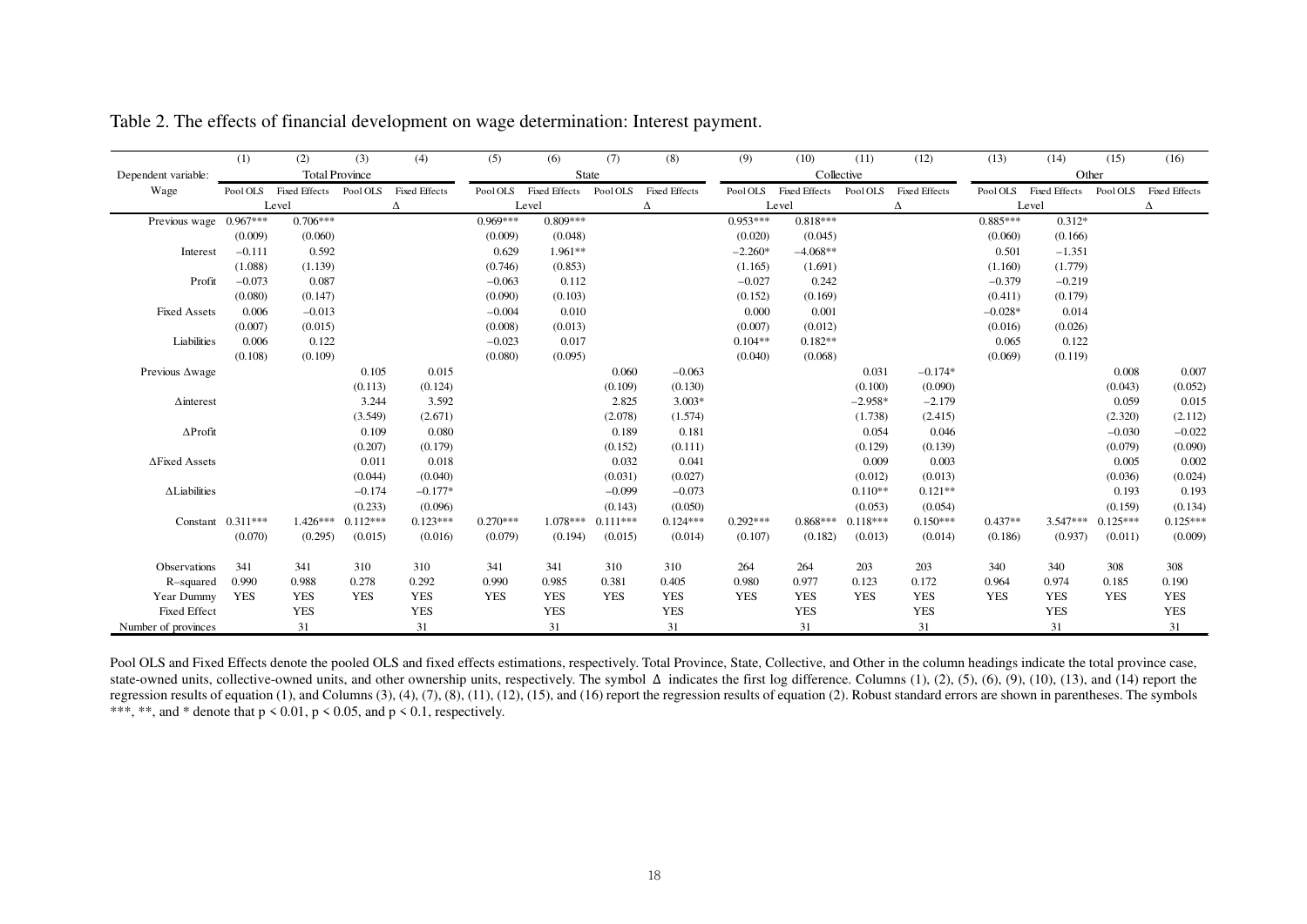|                                 | (1)        | (2)                    | (3)                   | (4)                  | (5)        | (6)                  | (7)        | (8)                  | (9)        | (10)                 | (11)                | (12)                 | (13)       | (14)                 | (15)       | (16)                 |
|---------------------------------|------------|------------------------|-----------------------|----------------------|------------|----------------------|------------|----------------------|------------|----------------------|---------------------|----------------------|------------|----------------------|------------|----------------------|
| Dependent variable:             |            |                        | <b>Total Province</b> |                      |            |                      | State      |                      |            |                      | Collective          |                      |            | Other                |            |                      |
| Fixed asset investments         | Pool OLS   | Fixed Effects Pool OLS |                       | <b>Fixed Effects</b> | Pool OLS   | <b>Fixed Effects</b> | Pool OLS   | <b>Fixed Effects</b> | Pool OLS   | <b>Fixed Effects</b> | Pool OLS            | <b>Fixed Effects</b> | Pool OLS   | <b>Fixed Effects</b> | Pool OLS   | <b>Fixed Effects</b> |
|                                 |            | Level                  |                       | Δ                    |            | Level                |            | Δ                    |            | Level                |                     | Δ                    |            | Level                |            | Δ                    |
| Previous                        | $0.964***$ | $0.911***$             |                       |                      | $0.969***$ | $0.906***$           |            |                      | $0.954***$ | $0.568***$           |                     |                      | $0.932***$ | $0.486***$           |            |                      |
| Fixed asset investments         | (0.008)    | (0.042)                |                       |                      | (0.012)    | (0.059)              |            |                      | (0.022)    | (0.077)              |                     |                      | (0.026)    | (0.176)              |            |                      |
| Self-raised                     | $0.165***$ | $-0.062$               |                       |                      | $-0.072$   | $-0.427*$            |            |                      | $0.401*$   | 1.336                |                     |                      | $0.570***$ | $0.873**$            |            |                      |
|                                 | (0.045)    | (0.167)                |                       |                      | (0.059)    | (0.229)              |            |                      | (0.212)    | (0.852)              |                     |                      | (0.139)    | (0.382)              |            |                      |
| Profit                          | $-0.042$   | $-0.100$               |                       |                      | 0.037      | $-0.167$             |            |                      | 0.165      | $-0.183$             |                     |                      | 0.143      | 0.291                |            |                      |
|                                 | (0.133)    | (0.330)                |                       |                      | (0.109)    | (0.374)              |            |                      | (0.744)    | (1.090)              |                     |                      | (0.369)    | (0.266)              |            |                      |
| <b>Fixed Assets</b>             | $-0.019*$  | 0.033                  |                       |                      | 0.003      | 0.031                |            |                      | 0.032      | 0.003                |                     |                      | $-0.083$   | 0.033                |            |                      |
|                                 | (0.011)    | (0.031)                |                       |                      | (0.018)    | (0.040)              |            |                      | (0.047)    | (0.058)              |                     |                      | (0.056)    | (0.062)              |            |                      |
| Liabilities                     | $0.159**$  | 0.134                  |                       |                      | $0.221***$ | $-0.316$             |            |                      | $-0.355$   | $-0.108$             |                     |                      | 0.189      | 0.265                |            |                      |
|                                 | (0.066)    | (0.224)                |                       |                      | (0.082)    | (0.241)              |            |                      | (0.323)    | (0.294)              |                     |                      | (0.127)    | (0.239)              |            |                      |
| Previous                        |            |                        | $0.497***$            | $0.328***$           |            |                      | $0.250***$ | $0.137*$             |            |                      | $0.141**$           | 0.043                |            |                      | $-0.376*$  | $-0.439***$          |
| <b>AFixed asset investments</b> |            |                        | (0.069)               | (0.088)              |            |                      | (0.070)    | (0.077)              |            |                      | (0.062)             | (0.071)              |            |                      | (0.209)    | (0.094)              |
| $\Delta$ Self-raised            |            |                        | 0.181                 | 0.155                |            |                      | $-0.212$   | $-0.219$             |            |                      | 0.674               | 0.465                |            |                      | $1.077**$  | $0.870*$             |
|                                 |            |                        | (0.146)               | (0.190)              |            |                      | (0.225)    | (0.257)              |            |                      | (0.796)             | (1.123)              |            |                      | (0.476)    | (0.433)              |
| $\Delta$ Profit                 |            |                        | $-0.024$              | 0.049                |            |                      | 0.334      | $0.418**$            |            |                      | $-0.504$            | $-0.583$             |            |                      | 0.225      | 0.153                |
|                                 |            |                        | (0.202)               | (0.217)              |            |                      | (0.290)    | (0.177)              |            |                      | (0.968)             | (0.627)              |            |                      | (0.389)    | (0.180)              |
| ∆Fixed Assets                   |            |                        | $-0.032$              | $-0.052$             |            |                      | 0.047      | 0.036                |            |                      | $-0.011$            | $-0.045$             |            |                      | 0.048      | 0.020                |
|                                 |            |                        | (0.036)               | (0.047)              |            |                      | (0.044)    | (0.048)              |            |                      | (0.059)             | (0.053)              |            |                      | (0.081)    | (0.045)              |
| $\Delta$ Liabilities            |            |                        | 0.007                 | $-0.026$             |            |                      | 0.213      | 0.255                |            |                      | $-0.256$            | $-0.304$             |            |                      | $-0.192$   | 0.000                |
|                                 |            |                        | (0.189)               | (0.240)              |            |                      | (0.186)    | (0.165)              |            |                      | (0.395)             | (0.364)              |            |                      | (0.428)    | (0.322)              |
| Constant                        | 0.019      | $0.578**$              | $0.101***$            | $0.136***$           | 0.139      | $0.873***$           | $0.126***$ | $0.146***$           | 0.424      |                      | $-0.386 - 0.909***$ | $-0.894***$          | $-0.613$   | 0.870                | $0.367***$ | $0.386***$           |
|                                 | (0.073)    | (0.242)                | (0.016)               | (0.018)              | (0.089)    | (0.162)              | (0.019)    | (0.025)              | (0.569)    | (0.534)              | (0.105)             | (0.098)              | (0.508)    | (0.520)              | (0.063)    | (0.036)              |
| Observations                    | 341        | 341                    | 310                   | 310                  | 341        | 341                  | 310        | 310                  | 273        | 273                  | 212                 | 212                  | 341        | 341                  | 310        | 310                  |
| R-squared                       | 0.996      | 0.988                  | 0.518                 | 0.500                | 0.984      | 0.964                | 0.465      | 0.485                | 0.956      | 0.729                | 0.580               | 0.608                | 0.973      | 0.939                | 0.616      | 0.642                |
| Year Dummy                      | <b>YES</b> | <b>YES</b>             | <b>YES</b>            | <b>YES</b>           | <b>YES</b> | <b>YES</b>           | <b>YES</b> | <b>YES</b>           | <b>YES</b> | <b>YES</b>           | <b>YES</b>          | <b>YES</b>           | <b>YES</b> | <b>YES</b>           | <b>YES</b> | <b>YES</b>           |
| <b>Fixed Effect</b>             |            | <b>YES</b>             |                       | <b>YES</b>           |            | <b>YES</b>           |            | <b>YES</b>           |            | <b>YES</b>           |                     | <b>YES</b>           |            | <b>YES</b>           |            | <b>YES</b>           |
| Number of provinces             |            | 31                     |                       | 31                   |            | 31                   |            | 31                   |            | 31                   |                     | 31                   |            | 31                   |            | 31                   |

Table 3. The impact of financial circumstances on fixed capital investment: Self-raised.

Pool OLS and Fixed Effects denote the pooled OLS and fixed effects estimations, respectively. Total Province, State, Collective, and Other in the column headings indicate the total province case, state-owned units, collective-owned units, and other ownership units, respectively. The symbol  $\Delta$  indicates the first log difference. Columns (1), (2), (5), (6), (9), (10), (13), and (14) report the regression results of equation (1), and Columns (3), (4), (7), (8), (11), (12), (15), and (16) report the regression results of equation (2). Robust standard errors are shown in parentheses. The symbols \*\*\*, \*\*, and \* denote that  $p \le 0.01$ ,  $p \le 0.05$ , and  $p \le 0.1$ , respectively.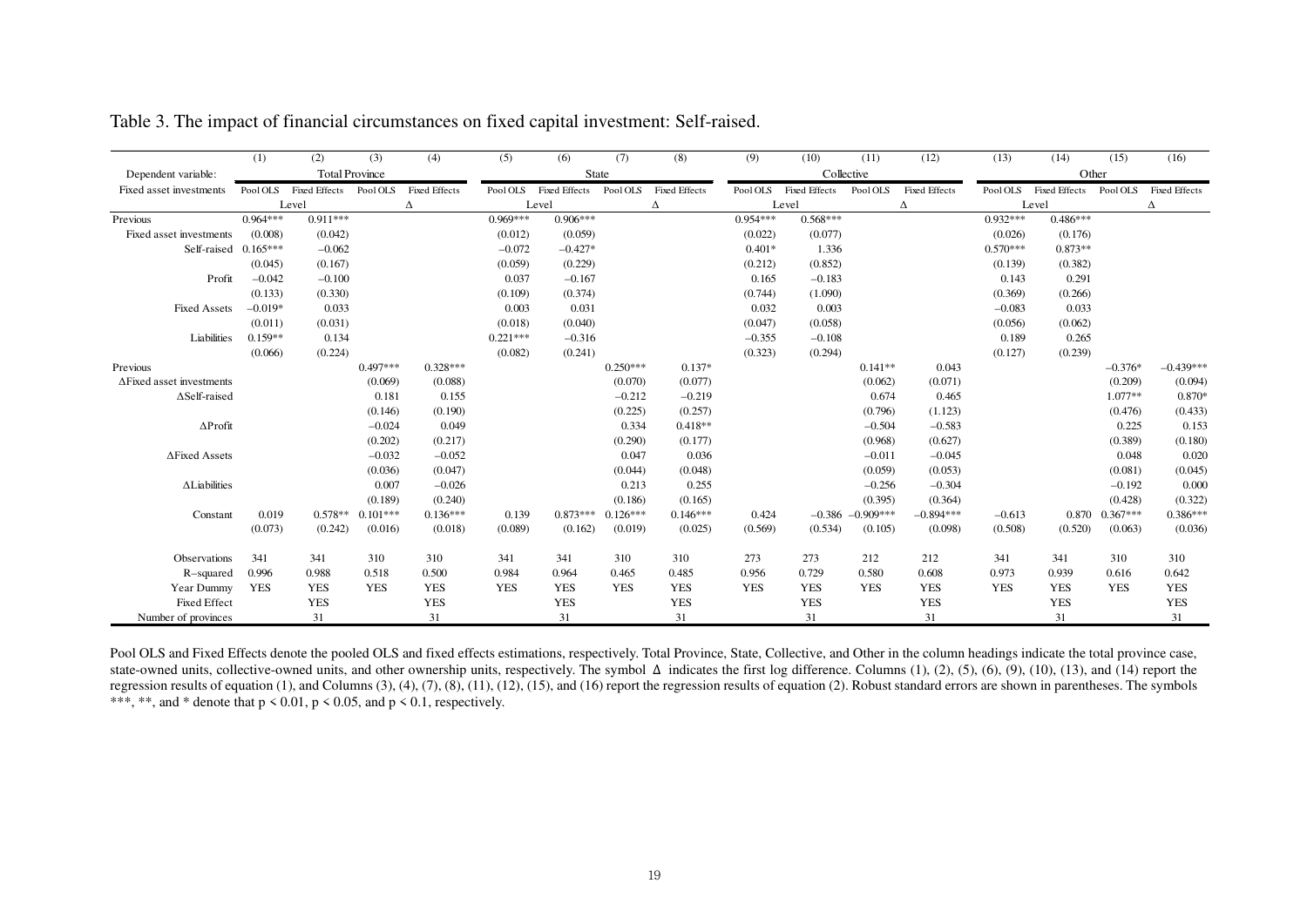|                                  | (1)        | (2)                    | (3)        | (4)                  | (5)        | (6)                  | (7)        | (8)                  | (9)        | (10)                 | (11)        | (12)                 | (13)       | (14)                 | (15)       | (16)                 |
|----------------------------------|------------|------------------------|------------|----------------------|------------|----------------------|------------|----------------------|------------|----------------------|-------------|----------------------|------------|----------------------|------------|----------------------|
| Dependent variable:              |            | <b>Total Province</b>  |            |                      |            | <b>State</b>         |            |                      |            | Collective           |             |                      |            | Other                |            |                      |
| Fixed asset investments          | Pool OLS   | Fixed Effects Pool OLS |            | <b>Fixed Effects</b> | Pool OLS   | <b>Fixed Effects</b> | Pool OLS   | <b>Fixed Effects</b> | Pool OLS   | <b>Fixed Effects</b> | Pool OLS    | <b>Fixed Effects</b> | Pool OLS   | <b>Fixed Effects</b> | Pool OLS   | <b>Fixed Effects</b> |
|                                  |            | Level                  |            | Δ                    |            | Level                |            | Δ                    |            | Level                | Δ           |                      |            | Level                |            | Δ                    |
| Previous                         | $0.963***$ | $0.908***$             |            |                      | $0.967***$ | $0.893***$           |            |                      | $0.953***$ | $0.570***$           |             |                      | $0.932***$ | $0.487***$           |            |                      |
| Fixed asset investments          | (0.008)    | (0.041)                |            |                      | (0.011)    | (0.057)              |            |                      | (0.022)    | (0.077)              |             |                      | (0.027)    | (0.177)              |            |                      |
| Previous Awage                   | $0.205*$   | 0.203                  |            |                      | $0.552***$ | $0.551**$            |            |                      | $-0.463$   | $-0.145$             |             |                      | 0.012      | $-0.023$             |            |                      |
|                                  | (0.121)    | (0.176)                |            |                      | (0.181)    | (0.247)              |            |                      | (0.384)    | (0.239)              |             |                      | (0.154)    | (0.054)              |            |                      |
| Self-raised                      | $0.158***$ | $-0.044$               |            |                      | $-0.080$   | $-0.375$             |            |                      | $0.442**$  | 1.336                |             |                      | $0.569***$ | $0.865**$            |            |                      |
|                                  | (0.044)    | (0.165)                |            |                      | (0.057)    | (0.226)              |            |                      | (0.212)    | (0.855)              |             |                      | (0.140)    | (0.385)              |            |                      |
| Profit                           | $-0.016$   | $-0.071$               |            |                      | $-0.005$   | $-0.212$             |            |                      | 0.286      | $-0.128$             |             |                      | 0.138      | 0.311                |            |                      |
|                                  | (0.136)    | (0.327)                |            |                      | (0.114)    | (0.383)              |            |                      | (0.752)    | (1.101)              |             |                      | (0.412)    | (0.281)              |            |                      |
| <b>Fixed Assets</b>              | $-0.021*$  | 0.031                  |            |                      | 0.004      | 0.016                |            |                      | 0.029      | 0.003                |             |                      | $-0.083$   | 0.033                |            |                      |
|                                  | (0.011)    | (0.031)                |            |                      | (0.017)    | (0.040)              |            |                      | (0.046)    | (0.058)              |             |                      | (0.055)    | (0.062)              |            |                      |
| Liabilities                      | $0.160**$  | 0.172                  |            |                      | $0.195**$  | $-0.270$             |            |                      | $-0.310$   | $-0.097$             |             |                      | 0.187      | 0.266                |            |                      |
|                                  | (0.070)    | (0.223)                |            |                      | (0.089)    | (0.240)              |            |                      | (0.318)    | (0.297)              |             |                      | (0.130)    | (0.239)              |            |                      |
| Previous                         |            |                        | $0.488***$ | $0.316***$           |            |                      | $0.235***$ | 0.124                |            |                      | $0.139**$   | 0.043                |            |                      | $-0.383*$  | $-0.442***$          |
| $\Delta$ Fixed asset investments |            |                        | (0.072)    | (0.089)              |            |                      | (0.070)    | (0.077)              |            |                      | (0.061)     | (0.070)              |            |                      | (0.208)    | (0.094)              |
| Previous Awage                   |            |                        | 0.106      | 0.158                |            |                      | $0.419**$  | $0.487**$            |            |                      | 0.162       | $-0.014$             |            |                      | 0.177      | 0.108                |
|                                  |            |                        | (0.106)    | (0.144)              |            |                      | (0.170)    | (0.180)              |            |                      | (0.440)     | (0.437)              |            |                      | (0.191)    | (0.104)              |
| $\Delta$ Self-raised             |            |                        | 0.188      | 0.168                |            |                      | $-0.195$   | $-0.177$             |            |                      | 0.672       | 0.465                |            |                      | $1.144**$  | $0.913**$            |
|                                  |            |                        | (0.147)    | (0.191)              |            |                      | (0.217)    | (0.248)              |            |                      | (0.792)     | (1.125)              |            |                      | (0.446)    | (0.443)              |
| $\Delta$ Profit                  |            |                        | 0.010      | 0.115                |            |                      | 0.277      | $0.394**$            |            |                      | $-0.503$    | $-0.582$             |            |                      | 0.101      | 0.083                |
|                                  |            |                        | (0.211)    | (0.222)              |            |                      | (0.282)    | (0.158)              |            |                      | (0.968)     | (0.621)              |            |                      | (0.413)    | (0.217)              |
| ∆Fixed Assets                    |            |                        | $-0.031$   | $-0.056$             |            |                      | 0.039      | 0.014                |            |                      | $-0.014$    | $-0.045$             |            |                      | 0.045      | 0.019                |
|                                  |            |                        | (0.036)    | (0.047)              |            |                      | (0.046)    | (0.053)              |            |                      | (0.061)     | (0.052)              |            |                      | (0.083)    | (0.047)              |
| $\Delta$ Liabilities             |            |                        | 0.036      | $-0.001$             |            |                      | 0.225      | 0.227                |            |                      | $-0.250$    | $-0.304$             |            |                      | $-0.139$   | 0.026                |
|                                  |            |                        | (0.195)    | (0.233)              |            |                      | (0.169)    | (0.159)              |            |                      | (0.394)     | (0.367)              |            |                      | (0.415)    | (0.330)              |
| Constant                         | $-0.008$   | $0.521**$              | $0.090***$ | $0.120***$           | 0.110      | $0.730***$           | $0.080***$ | $0.094***$           | 0.393      | $-0.382$             | $-0.929***$ | $-0.893***$          | $-0.614$   | 0.870                | $0.355***$ | $0.378***$           |
|                                  | (0.079)    | (0.241)                | (0.017)    | (0.020)              | (0.088)    | (0.163)              | (0.026)    | (0.026)              | (0.561)    | (0.535)              | (0.123)     | (0.119)              | (0.506)    | (0.522)              | (0.057)    | (0.035)              |
| Observations                     | 341        | 341                    | 310        | 310                  | 341        | 341                  | 310        | 310                  | 273        | 273                  | 212         | 212                  | 341        | 341                  | 310        | 310                  |
| R-squared                        | 0.996      | 0.988                  | 0.520      | 0.503                | 0.985      | 0.965                | 0.477      | 0.500                | 0.957      | 0.730                | 0.581       | 0.608                | 0.973      | 0.939                | 0.618      | 0.643                |
| Year Dummy                       | <b>YES</b> | <b>YES</b>             | <b>YES</b> | <b>YES</b>           | <b>YES</b> | <b>YES</b>           | <b>YES</b> | <b>YES</b>           | <b>YES</b> | <b>YES</b>           | <b>YES</b>  | <b>YES</b>           | <b>YES</b> | <b>YES</b>           | <b>YES</b> | <b>YES</b>           |
| <b>Fixed Effect</b>              |            | <b>YES</b>             |            | <b>YES</b>           |            | <b>YES</b>           |            | <b>YES</b>           |            | <b>YES</b>           |             | <b>YES</b>           |            | <b>YES</b>           |            | <b>YES</b>           |
| Number of id                     |            | 31                     |            | 31                   |            | 31                   |            | 31                   |            | 31                   |             | 31                   |            | 31                   |            | 31                   |

| Table 4. The interrelationship between wage determination and fixed asset investment: Self-raised. |  |  |  |
|----------------------------------------------------------------------------------------------------|--|--|--|
|----------------------------------------------------------------------------------------------------|--|--|--|

Pool OLS and Fixed Effects denote the pooled OLS and fixed effects estimations, respectively. Total Province, State, Collective, and Other in the column headings indicate the total province case, state-owned units, collective-owned units, and other ownership units, respectively. The symbol ∆ indicates the first log difference. Columns (1), (2), (5), (6), (9), (10), (13), and (14) report the regression results of equation (1), and Columns (3), (4), (7), (8), (11), (12), (15), and (16) report the regression results of equation (2). Robust standard errors are shown in parentheses. The symbols \*\*\*, \*\*, and \* denote that  $p \le 0.01$ ,  $p \le 0.05$ , and  $p \le 0.1$ , respectively.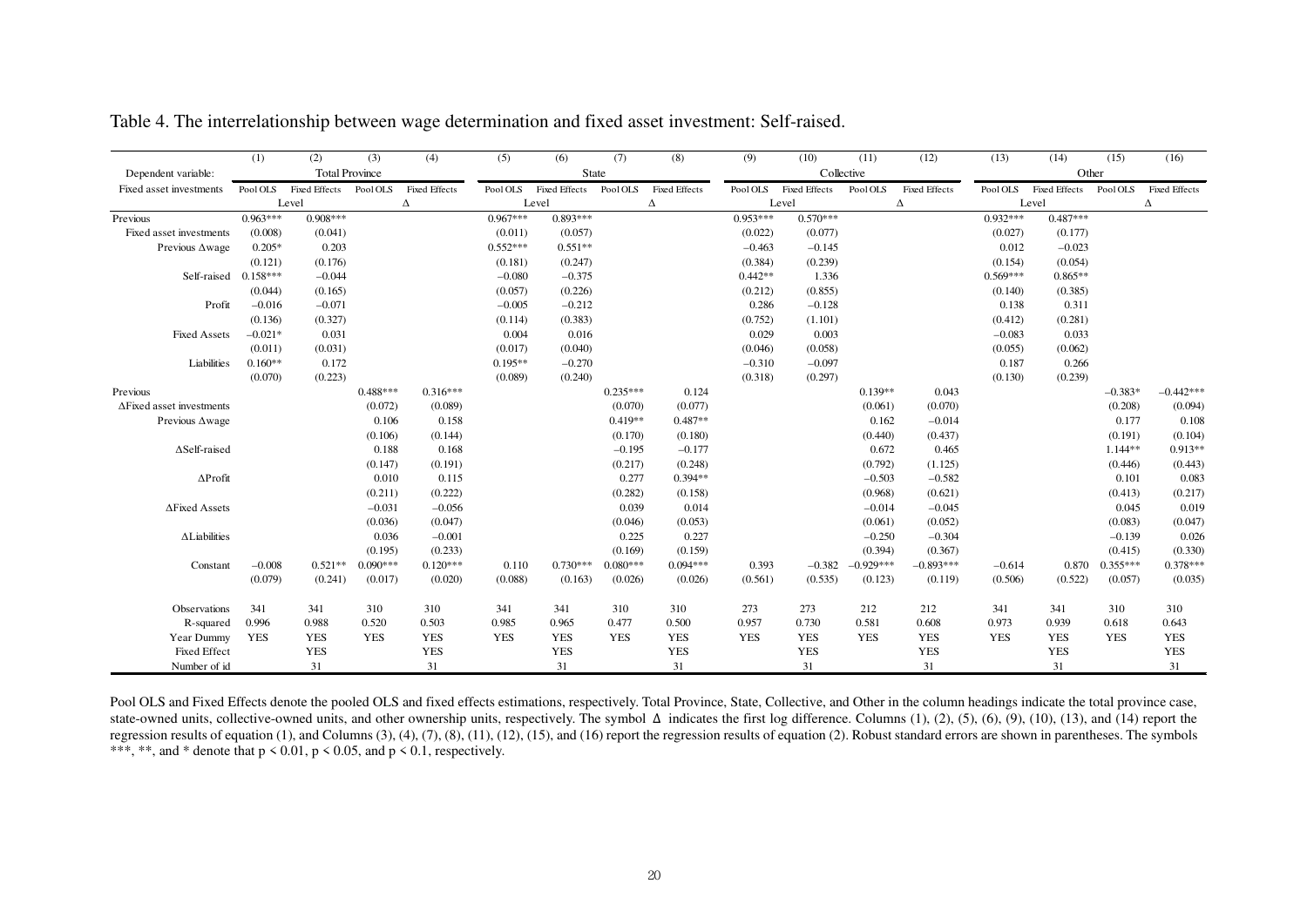|                     | (1)                   | (2)        | (3)        | (4)        | (5)        | (6)        | (7)        | (8)        |
|---------------------|-----------------------|------------|------------|------------|------------|------------|------------|------------|
| Dependent variable: | <b>Total Province</b> |            | State      |            | Collective |            | Other      |            |
| Wage                | DIF                   | <b>SYS</b> | DIF        | <b>SYS</b> | DIF        | <b>SYS</b> | DIF        | <b>SYS</b> |
| Previous wage       | $0.986***$            | 1.049***   | $0.900***$ | $1.050***$ | $0.683**$  | $0.898***$ | $0.816***$ | $0.879***$ |
|                     | (0.138)               | (0.082)    | (0.234)    | (0.059)    | (0.250)    | (0.150)    | (0.194)    | (0.132)    |
| Interest            | 9.181                 | $-0.920$   | $6.526*$   | 2.549      | $-1.727$   | $-3.578$   | 5.047      | 2.754      |
|                     | (9.131)               | (3.182)    | (3.640)    | (2.289)    | (3.567)    | (4.464)    | (3.892)    | (2.986)    |
| Profit              | 0.489                 | $-0.127$   | 0.426      | 0.379      | 0.410      | $-0.734$   | 0.065      | 0.265      |
|                     | (0.606)               | (0.138)    | (0.282)    | (0.275)    | (0.369)    | (0.612)    | (0.814)    | (0.433)    |
| <b>Fixed Assets</b> | 0.042                 | $-0.008$   | $-0.008$   | $-0.004$   | 0.009      | $-0.007$   | $-0.025$   | $-0.061**$ |
|                     | (0.074)               | (0.029)    | (0.086)    | (0.020)    | (0.037)    | (0.026)    | (0.045)    | (0.023)    |
| Liabilities         | $-0.348$              | $0.521***$ | $-0.209$   | 0.220      | 0.124      | $0.200**$  | $-0.313$   | $-0.050$   |
|                     | (0.566)               | (0.175)    | (0.566)    | (0.165)    | (0.102)    | (0.077)    | (0.398)    | (0.154)    |
| Constant            |                       | 0.000      |            | $-0.412$   |            | 0.563      |            | 0.396      |
|                     |                       | (0.000)    |            | (0.427)    |            | (0.817)    |            | (0.683)    |
| Observations        | 279                   | 310        | 279        | 310        | 173        | 234        | 277        | 309        |
| Number of provinces | 31                    | 31         | 31         | 31         | 31         | 31         | 31         | 31         |
| Instruments         | 24                    | 30         | 24         | 30         | 21         | 28         | 24         | 30         |
| Year Dummy          | <b>YES</b>            | <b>YES</b> | <b>YES</b> | <b>YES</b> | <b>YES</b> | <b>YES</b> | YES        | <b>YES</b> |
| ar1p                | 0.015                 | 0.134      | 0.003      | 0.057      | 0.034      | 0.002      | 0.028      | 0.007      |
| ar2p                | 0.679                 | 0.123      | 0.327      | 0.289      | 0.997      | 0.720      | 0.339      | 0.386      |
| hansenp             | 0.141                 | 0.177      | 0.128      | 0.179      | 0.046      | 0.521      | 0.274      | 0.308      |
| $A$ (p-value)       |                       | 0.212      |            | 0.099      |            | 0.657      |            | 0.274      |
| $B$ (p-value)       |                       | 0.299      |            | 0.320      |            | 0.869      |            | 0.273      |

Table 5. The effects of financial development on wage determination (GMM estimation): Interest payment.

DIF and SYS denote the first-differenced GMM and the system GMM, respectively. We limit lags to lags 2 through 4 of the levels as instruments for the transformed data and lag 1 of the differences for the levels data, and use a collapse technique to avoid the "too many instruments" problem. Ar1p and ar2p are the p-values of a test for first- and second-order serial correlation. Hansenp is the p-value for Hansen's overidentification restrictions test. In the last two rows, A (p-value) and B (p-value) represent the p-values of the difference-in-Hansen tests for system GMM instruments and instruments based on lagged growth, respectively. Robust standard errors are shown in parentheses. The symbols \*\*\*, \*\*, and \* denote that  $p < 0.01$ ,  $p < 0.05$ , and  $p < 0.1$ , respectively.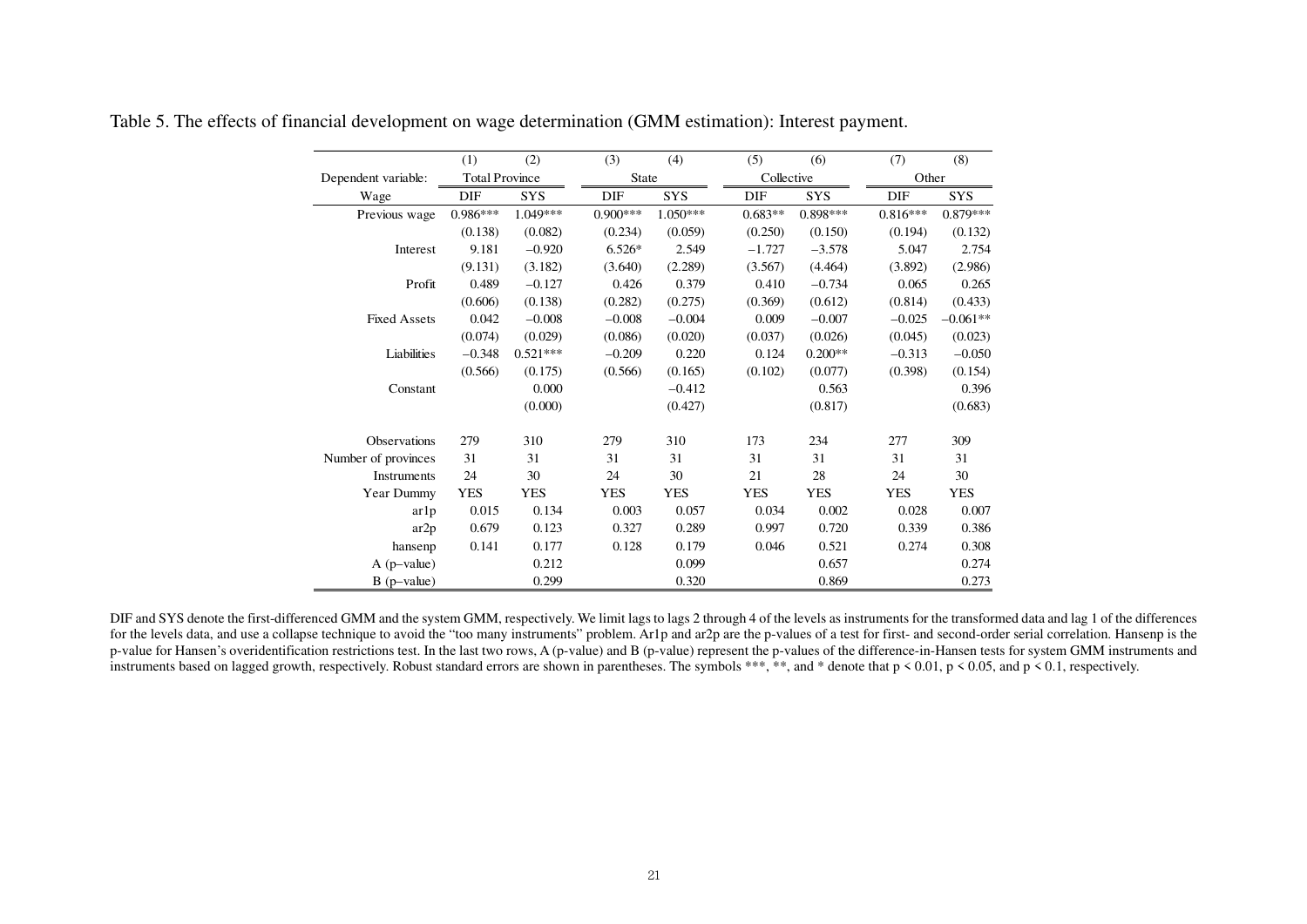|                         | (1)                   | (2)        | (3)        | (4)        | (5)        | (6)        | (7)        | (8)        |
|-------------------------|-----------------------|------------|------------|------------|------------|------------|------------|------------|
| Dependent variable:     | <b>Total Province</b> |            | State      |            | Collective |            | Other      |            |
| Fixed asset investments | <b>DIF</b>            | <b>SYS</b> | DIF        | <b>SYS</b> | DIF        | <b>SYS</b> | DIF        | <b>SYS</b> |
| Previous                | $1.066***$            | $0.962***$ | $1.081***$ | $0.994***$ | 0.392      | $1.110***$ | $0.505*$   | $0.908***$ |
| Fixed asset investments | (0.116)               | (0.049)    | (0.095)    | (0.064)    | (0.291)    | (0.068)    | (0.255)    | (0.123)    |
| Self-raised             | $1.209*$              | $0.355**$  | $-0.751$   | $-0.226$   | 2.526      | 0.884      | $-0.809$   | 0.491      |
|                         | (0.610)               | (0.143)    | (0.644)    | (0.173)    | (2.916)    | (1.224)    | (0.696)    | (0.308)    |
| Profit                  | $-0.027$              | $-0.356$   | 0.344      | 0.237      | $6.957*$   | 3.011      | 0.284      | 2.539      |
|                         | (0.681)               | (0.429)    | (0.475)    | (0.415)    | (3.428)    | (2.569)    | (1.438)    | (1.545)    |
| <b>Fixed Assets</b>     | 0.269                 | 0.028      | $0.133*$   | $0.147**$  | 0.389      | $-0.314$   | $-0.103$   | $-0.223$   |
|                         | (0.167)               | (0.048)    | (0.071)    | (0.058)    | (0.264)    | (0.315)    | (0.178)    | (0.233)    |
| Liabilities             | 0.385                 | $0.580**$  | $-0.411$   | 0.410      | 0.157      | 0.258      | 0.539      | $-0.040$   |
|                         | (0.340)               | (0.214)    | (0.460)    | (0.353)    | (0.641)    | (0.636)    | (0.825)    | (1.024)    |
| Constant                |                       | 0.000      |            | 0.000      |            | $-2.765$   |            | $-1.459$   |
|                         |                       | (0.000)    |            | (0.000)    |            | (3.061)    |            | (0.995)    |
| <b>Observations</b>     | 279                   | 310        | 279        | 310        | 182        | 243        | 279        | 310        |
| Number of provinces     | 31                    | 31         | 31         | 31         | 31         | 31         | 31         | 31         |
| Instruments             | 24                    | 30         | 24         | 30         | 21         | 28         | 24         | 30         |
| Year Dummy              | <b>YES</b>            | <b>YES</b> | <b>YES</b> | <b>YES</b> | <b>YES</b> | <b>YES</b> | <b>YES</b> | <b>YES</b> |
| ar1p                    | 0.023                 | 0.010      | 0.001      | 0.002      | 0.196      | 0.009      | 0.076      | 0.138      |
| ar2p                    | 0.646                 | 0.778      | 0.638      | 0.738      | 0.673      | 0.574      | 0.116      | 0.250      |
| hansenp                 | 0.090                 | 0.045      | 0.440      | 0.409      | 0.065      | 0.128      | 0.300      | 0.116      |
| $A$ (p-value)           |                       | 0.607      |            | 0.583      |            | 0.218      |            | 0.111      |
| $B$ (p-value)           |                       | 0.109      |            | 0.316      |            | 0.036      |            | 0.114      |

Table 6. The impact of financial circumstances on fixed capital investment (GMM estimation): Self-raised.

DIF and SYS denote the first-differenced GMM and the system GMM, respectively. We limit lags to lags 2 through 4 of the levels as instruments for the transformed data and lag 1 of the differences for the levels data, and use a collapse technique to avoid the "too many instruments" problem. Ar1p and ar2p are the p-values of a test for first- and second-order serial correlation. Hansenp is the p-value for Hansen's overidentification restrictions test. In the last two rows, A (p-value) and B (p-value) represent the p-values of the difference-in-Hansen tests for system GMM instruments and instruments based on lagged growth, respectively. Robust standard errors are shown in parentheses. The symbols \*\*\*, \*\*, and \* denote that p < 0.01, p < 0.05, and p < 0.1, respectively.